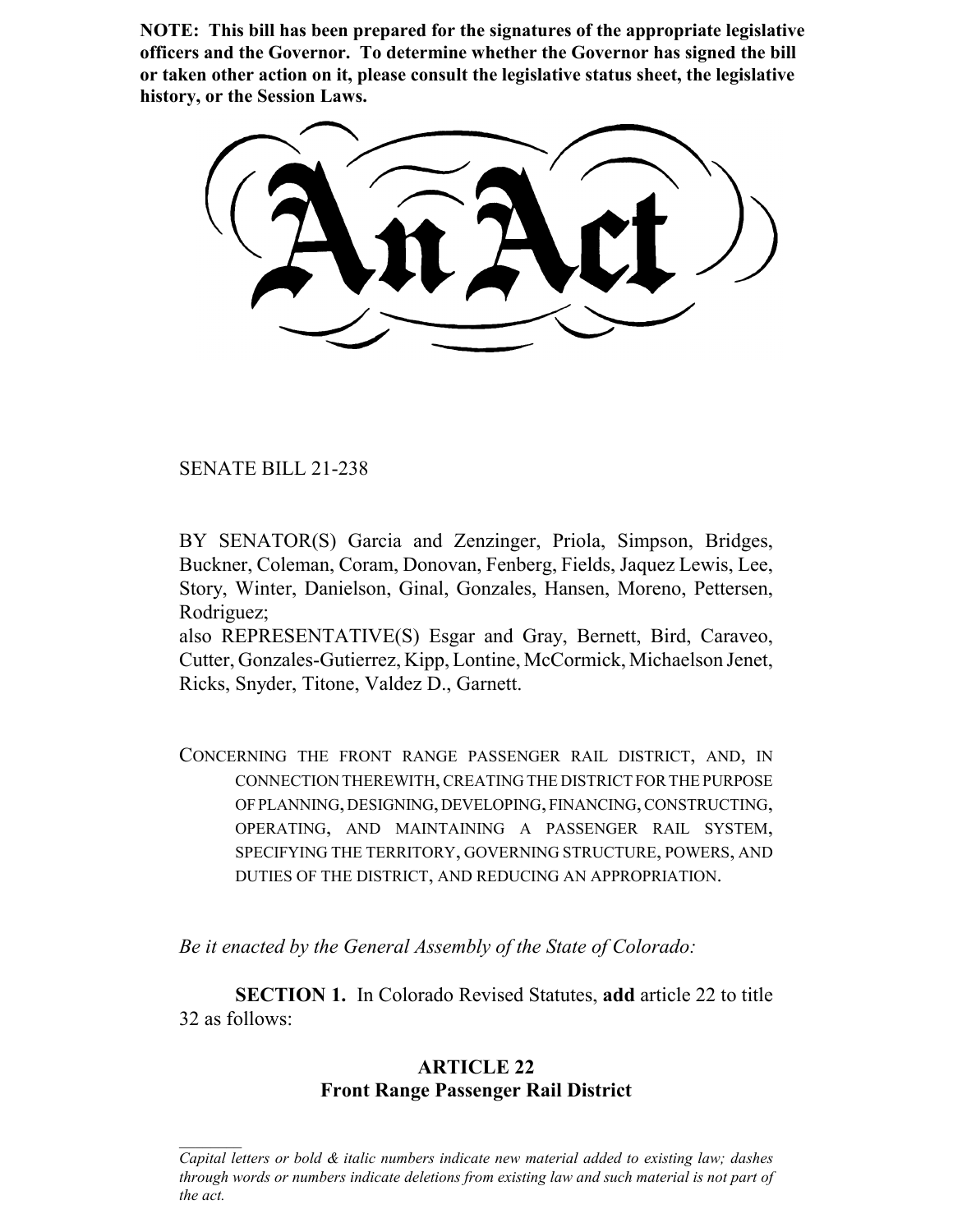**32-22-101. Short title.** THE SHORT TITLE OF THIS ARTICLE 22 IS THE "FRONT RANGE PASSENGER RAIL DISTRICT ACT".

**32-22-102. Definitions.** AS USED IN THIS ARTICLE 22, UNLESS THE CONTEXT OTHERWISE REQUIRES:

(1) "BOARD" MEANS THE BOARD OF DIRECTORS OF THE DISTRICT.

(2) "BOND" MEANS ANY BOND, NOTE, INTERIM CERTIFICATE, CONTRACT, OR OTHER OBLIGATION OF THE DISTRICT AUTHORIZED BY AND ISSUED PURSUANT TO THIS ARTICLE 22.

(3) "CONSTRUCT" OR "CONSTRUCTION" MEANS THE PLANNING, DESIGNING, ENGINEERING, ACQUISITION, INSTALLATION, CONSTRUCTION, OR RECONSTRUCTION OF A PASSENGER RAIL SYSTEM.

(4) "DISTRICT" MEANS THE FRONT RANGE PASSENGER RAIL DISTRICT CREATED IN SECTION 32-22-103.

(5) "FRONT RANGE" MEANS THE AREA THAT COMPRISES THE DISTRICT.

(6) "LOCAL GOVERNMENT" MEANS A COUNTY, A CITY AND COUNTY, A MUNICIPALITY, AND ANY OTHER POLITICAL SUBDIVISION OF THE STATE AND DOES NOT INCLUDE THE STATE OR ANY STATE DEPARTMENT, DIVISION, OR OTHER AGENCY.

(7) "METROPOLITAN PLANNING ORGANIZATION" MEANS A METROPOLITAN PLANNING ORGANIZATION UNDER THE "FEDERAL TRANSIT ACT OF 1998", 49 U.S.C. SEC. 5301 ET SEQ., AS AMENDED.

(8) "PASSENGER RAIL STATION" MEANS A STATION ON A PASSENGER RAIL SYSTEM WHERE TRAINS STOP SO THAT PASSENGERS CAN BOARD AND GET OFF OF THE TRAINS AND INCLUDES RELATED OR CONNECTED INFRASTRUCTURE AND FACILITIES.

(9) "PASSENGER RAIL SYSTEM" MEANS A RAIL SYSTEM, INCLUDING RELATED OR CONNECTED INFRASTRUCTURE AND FACILITIES, THAT IS USED FOR PASSENGER SERVICE AND IS COMPETITIVE IN TERMS OF TRAVEL TIME

### PAGE 2-SENATE BILL 21-238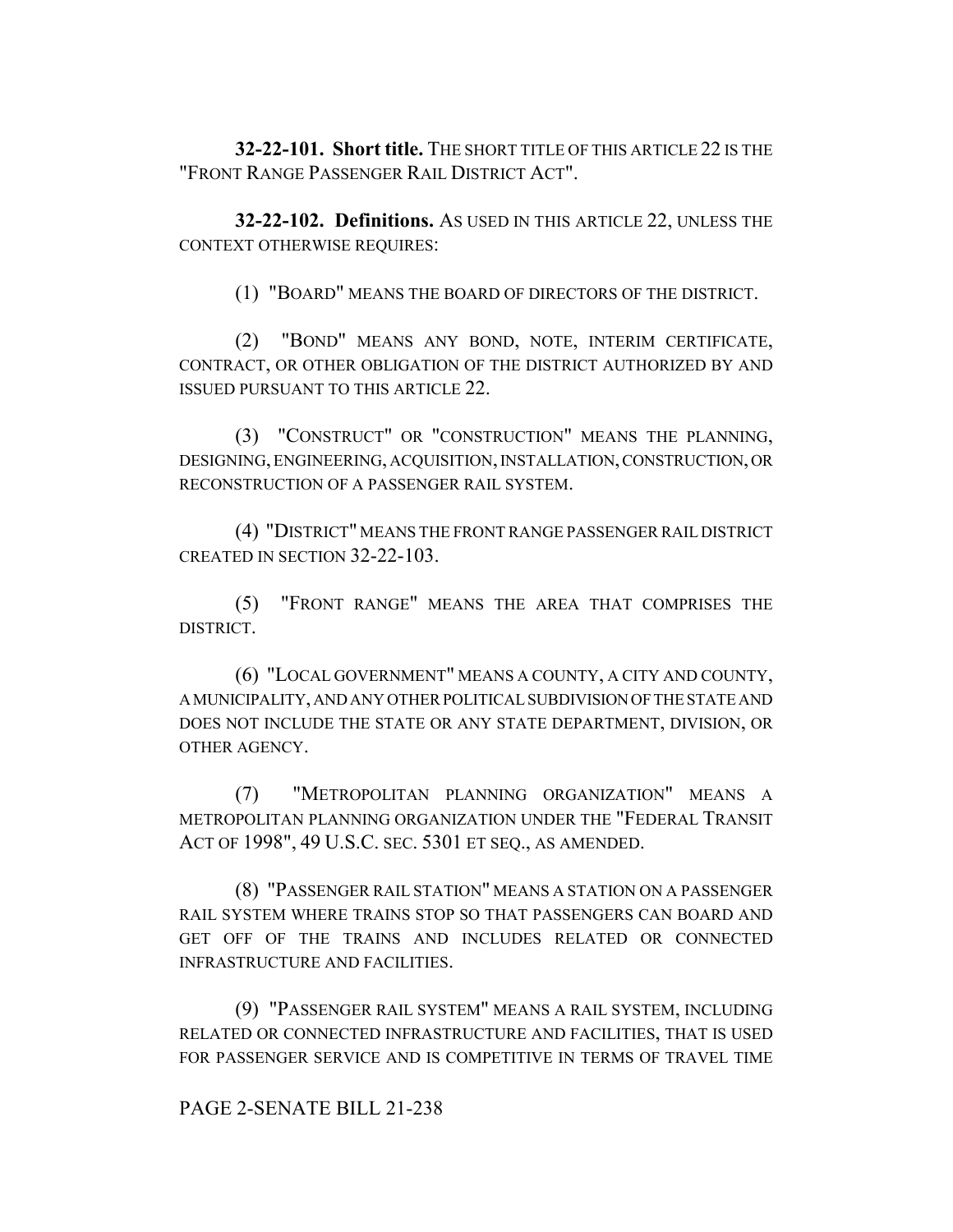WITH OTHER MODES OF SURFACE TRANSPORTATION WITHIN THE DISTRICT. A PASSENGER RAIL SYSTEM SHALL NOT BE USED TO TRANSPORT FREIGHT.

(10) "PUBLIC-PRIVATE PARTNERSHIP" MEANS AN AGREEMENT BETWEEN THE DISTRICT AND ONE OR MORE PRIVATE OR PUBLIC ENTITIES THAT PROVIDES FOR:

(a) ACCEPTANCE OF A PRIVATE CONTRIBUTION TO THE CONSTRUCTION OF ALL OR A PORTION OF A PASSENGER RAIL SYSTEM IN EXCHANGE FOR A PUBLIC BENEFIT CONCERNING THE SYSTEM OTHER THAN ONLY A MONEY PAYMENT;

(b) SHARING OF RESOURCES AND THE MEANS OF CONSTRUCTING ALL OR A PORTION OF A PASSENGER RAIL SYSTEM; AND

(c) COOPERATION IN RESEARCHING, DEVELOPING, CONSTRUCTING, OPERATING, OR MAINTAINING ALL OR A PORTION OF A PASSENGER RAIL SYSTEM.

(11) "REGIONAL PLANNING COMMISSION" MEANS A REGIONAL PLANNING COMMISSION FORMED UNDER SECTION 30-28-105 THAT PREPARES AND SUBMITS A TRANSPORTATION PLAN PURSUANT TO SECTION 43-1-1103.

(12) "REGIONAL TRANSPORTATION DISTRICT" MEANS THE REGIONAL TRANSPORTATION DISTRICT CREATED IN SECTION 32-9-105.

**32-22-103. Front range passenger rail district - creation purpose - boundaries.** (1) THE FRONT RANGE PASSENGER RAIL DISTRICT IS HEREBY CREATED AS A BODY POLITIC AND CORPORATE AND A POLITICAL SUBDIVISION OF THE STATE. THE DISTRICT IS NOT AN AGENCY OF STATE GOVERNMENT AND IS NOT SUBJECT TO ADMINISTRATIVE DIRECTION BY ANY DEPARTMENT, COMMISSION, BOARD, BUREAU, OR AGENCY OF THE STATE.

(2) THE PURPOSE OF THE DISTRICT IS TO RESEARCH, DEVELOP, CONSTRUCT, OPERATE, AND MAINTAIN AN INTERCONNECTED PASSENGER RAIL SYSTEM WITHIN THE FRONT RANGE THAT IS COMPETITIVE IN TERMS OF TRAVEL TIME FOR COMPARABLE TRIPS WITH OTHER MODES OF SURFACE TRANSPORTATION.IN ADDITION TO A MAIN NORTH-SOUTH PASSENGER RAIL LINE, THE DISTRICT SHALL, AS SPECIFIED IN THIS ARTICLE 22: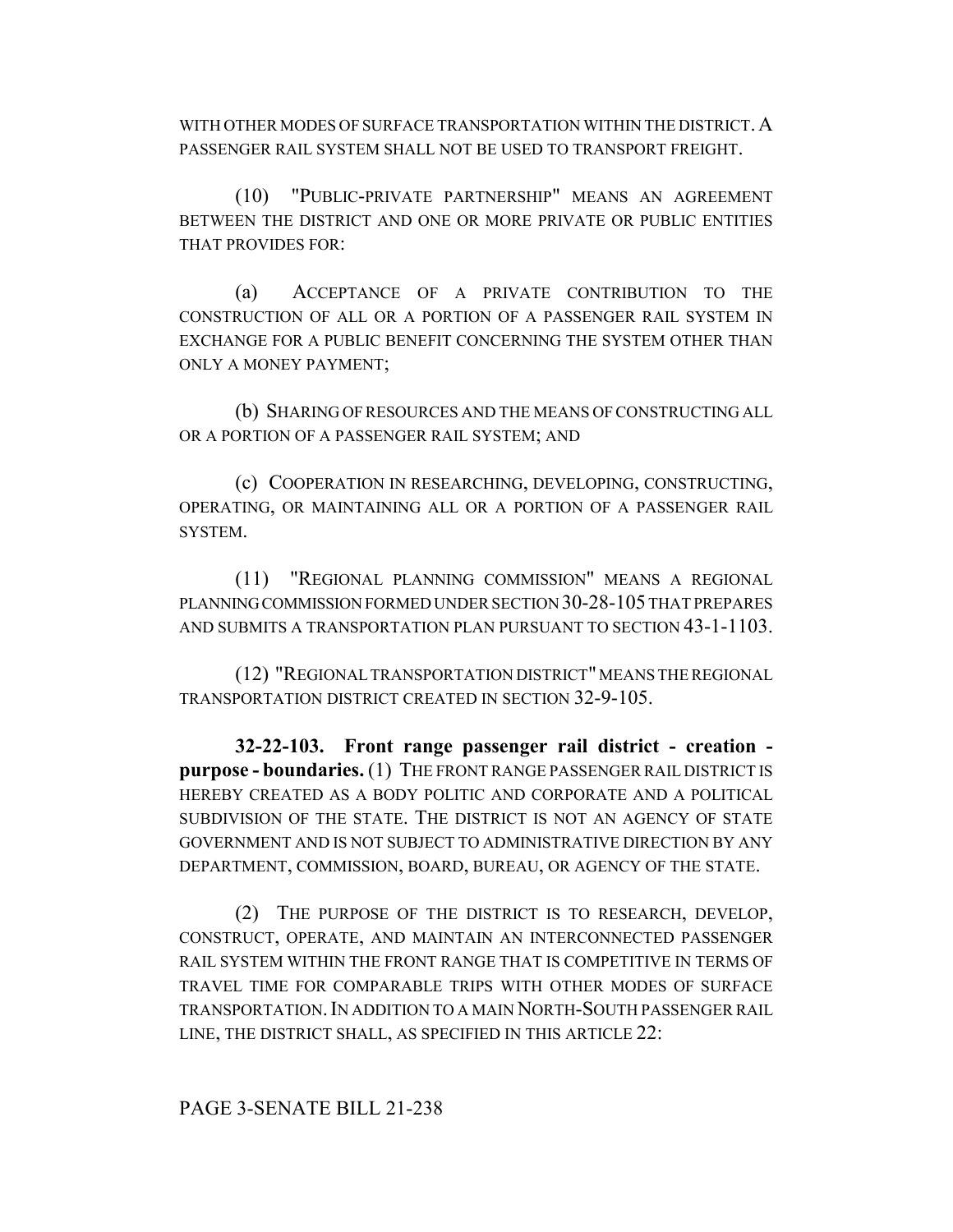(a) COLLABORATE WITH THE REGIONAL TRANSPORTATION DISTRICT TO ENSURE INTERCONNECTIVITY WITH ANY PASSENGER RAIL SYSTEM OPERATED BY OR FOR THE REGIONAL TRANSPORTATION DISTRICT;

(b) IF DEEMED APPROPRIATE BY THE BOARD AND BY THE BOARD OF THE REGIONAL TRANSPORTATION DISTRICT, SHARE CAPITAL COSTS ASSOCIATED WITH SHARED USE OF RAIL LINE INFRASTRUCTURE IN THE NORTHWEST RAIL LINE CORRIDOR FOR PASSENGER TRAIN SERVICE;

(c) COLLABORATE WITH AMTRAK ON INTERCONNECTIVITY WITH AMTRAK'S SOUTHWEST CHIEF, CALIFORNIA ZEPHYR, AND WINTER PARK EXPRESS TRAINS, INCLUDING BUT NOT LIMITED TO REROUTING OF THE AMTRAK SOUTHWEST CHIEF PASSENGER TRAIN;

(d) COORDINATE WITH THE DEPARTMENT OF TRANSPORTATION TO ENSURE THAT ANY DISTRICT FRONT RANGE PASSENGER RAIL SYSTEM IS WELL-INTEGRATED INTO THE STATE'S MULTIMODAL TRANSPORTATION SYSTEM AND DOES NOT IMPAIR THE EFFICIENCY OR SAFETY OF OR OTHERWISE ADVERSELY AFFECT EXISTING TRANSPORTATION INFRASTRUCTURE OR OPERATIONS AND HOLD AT LEAST ONE JOINT MEETING ANNUALLY OF THE BOARD AND THE TRANSPORTATION COMMISSION CREATED IN SECTION  $43 - 1 - 106$  (1);

(e) HOLD AT LEAST ONE JOINT MEETING ANNUALLY OF THE BOARD AND THE BOARD OF DIRECTORS OF THE I-70 COALITION, OR A SUCCESSOR ENTITY OF THE COALITION, TO ENSURE THAT ANY DISTRICT FRONT RANGE PASSENGER RAIL SYSTEM INTERCONNECTS WITH ANY PASSENGER RAIL SYSTEM THAT SERVES THE INTERSTATE HIGHWAY 70 MOUNTAIN CORRIDOR; AND

(f) HOLD AT LEAST ONE JOINT MEETING ANNUALLY OF THE BOARD AND THE BOARD OF DIRECTORS OF THE REGIONAL TRANSPORTATION DISTRICT TO DISCUSS AND RESOLVE OPERATIONAL AND INTERCONNECTIVITY ISSUES.

(3) SUBJECT TO THE ENVIRONMENTAL REVIEW PROCESS REQUIRED BY THE "NATIONAL ENVIRONMENTAL POLICY ACT OF 1969", 42 U.S.C. SEC. 4321 ET SEQ., AND A COMPLETE ALTERNATIVES ANALYSIS, THE PREFERRED ALIGNMENT FOR THE NORTHERN SEGMENT OF THE MAIN NORTH-SOUTH PASSENGER RAIL LINE IS THROUGH THE NORTHWEST RAIL CORRIDOR. THE

### PAGE 4-SENATE BILL 21-238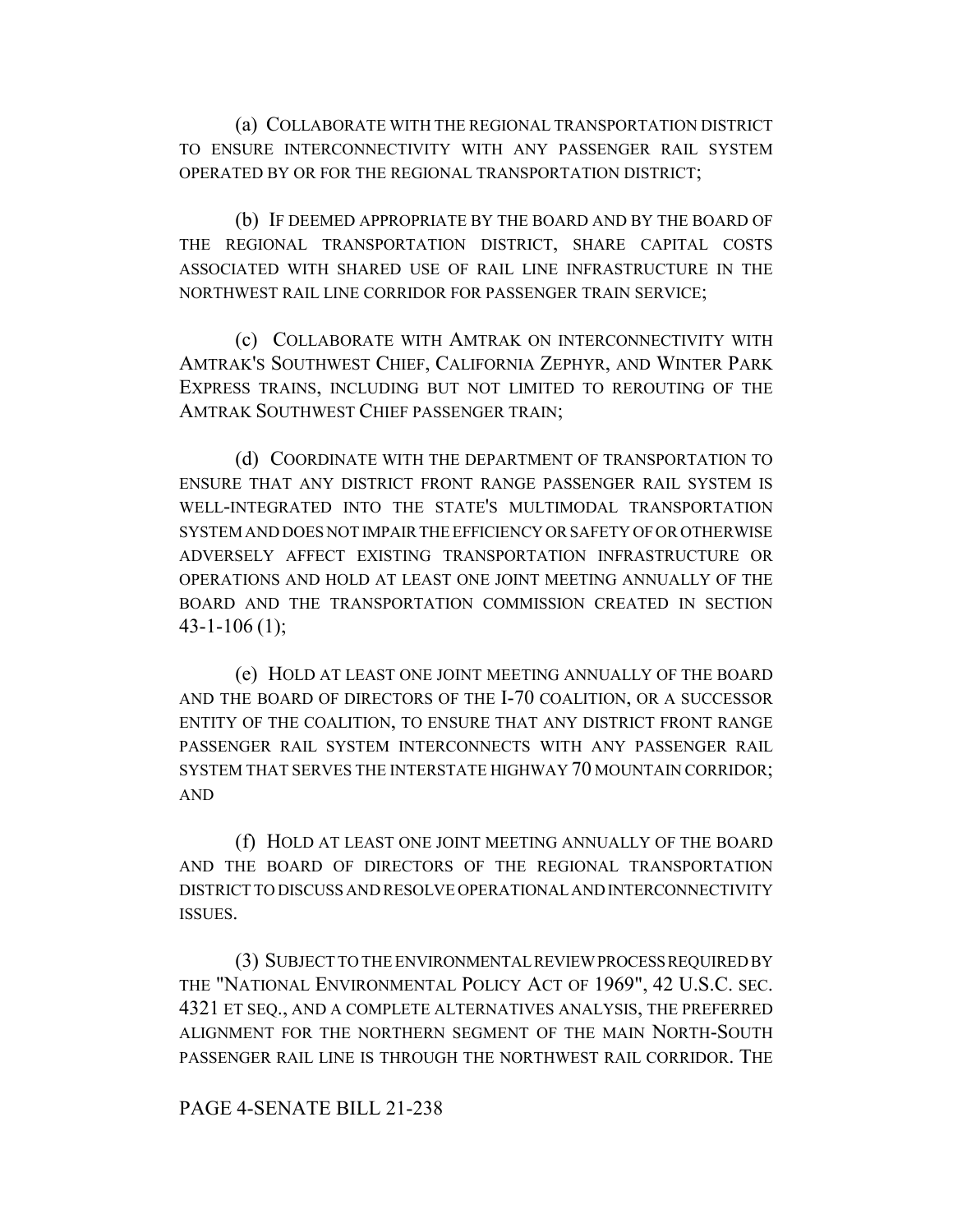DISTRICT SHALL PRIORITIZE THE INITIATION OF CONSTRUCTION AND COMPLETION OF THAT CORRIDOR.

(4) THE AREA THAT COMPRISES THE DISTRICT EXTENDS FROM WYOMING TO NEW MEXICO AND INCLUDES:

(a) THE ENTIRETY OF THE CITY AND COUNTY OF BROOMFIELD AND THE CITY AND COUNTY OF DENVER;

(b) ALL AREAS WITHIN ADAMS, ARAPAHOE, BOULDER, DOUGLAS, EL PASO,HUERFANO,JEFFERSON,LARIMER,LAS ANIMAS,PUEBLO, AND WELD COUNTIES THAT ARE LOCATED WITHIN THE TERRITORY OF A METROPOLITAN PLANNING ORGANIZATION;

(c) ALL AREAS WITHIN HUERFANO, LAS ANIMAS, AND PUEBLO COUNTIES THAT ARE NOT LOCATED WITHIN THE TERRITORY OF A METROPOLITAN PLANNING ORGANIZATION AND ARE LOCATED WITHIN A COUNTY PRECINCT, AS DEFINED IN SECTION 1-1-104 (30), THAT IS LOCATED WHOLLY OR PARTLY WITHIN FIVE MILES OF THE PUBLIC RIGHT-OF-WAY OF INTERSTATE HIGHWAY 25; AND

(d) ALL AREAS WITHIN LARIMER AND WELD COUNTIES THAT ARE NOT LOCATED WITHIN THE TERRITORY OF A METROPOLITAN PLANNING ORGANIZATION AND ARE LOCATED WITHIN A COUNTY PRECINCT, AS DEFINED IN SECTION 1-1-104 (30), THAT IS NORTH OF THE CITY OF FORT COLLINS AND IS LOCATED WHOLLY OR PARTLY WITHIN FIVE MILES OF THE PUBLIC RIGHT-OF-WAY OF INTERSTATE HIGHWAY 25.

**32-22-104. Board of directors - appointment - meetings compensation - conflicts of interest.** (1) THE DISTRICT IS GOVERNED BY A BOARD OF DIRECTORS, ALL OF WHOM SHALL REPRESENT THE RESIDENTS OF THE DISTRICT, WHICH CONSISTS OF:

(a) (I) SIX DIRECTORS APPOINTED BY THE GOVERNOR AND CONFIRMED BY THE SENATE. THE DIRECTORS APPOINTED BY THE GOVERNOR SHALL SUPPORT THE PURPOSES OF THE DISTRICT AS OUTLINED IN SUBSECTION (2) OF THIS SECTION, AND MUST COLLECTIVELY HAVE PROFESSIONAL EXPERIENCE OR EXPERTISE IN THE FOLLOWING AREAS:

(A) TRANSPORTATION OR PUBLIC FINANCE;

PAGE 5-SENATE BILL 21-238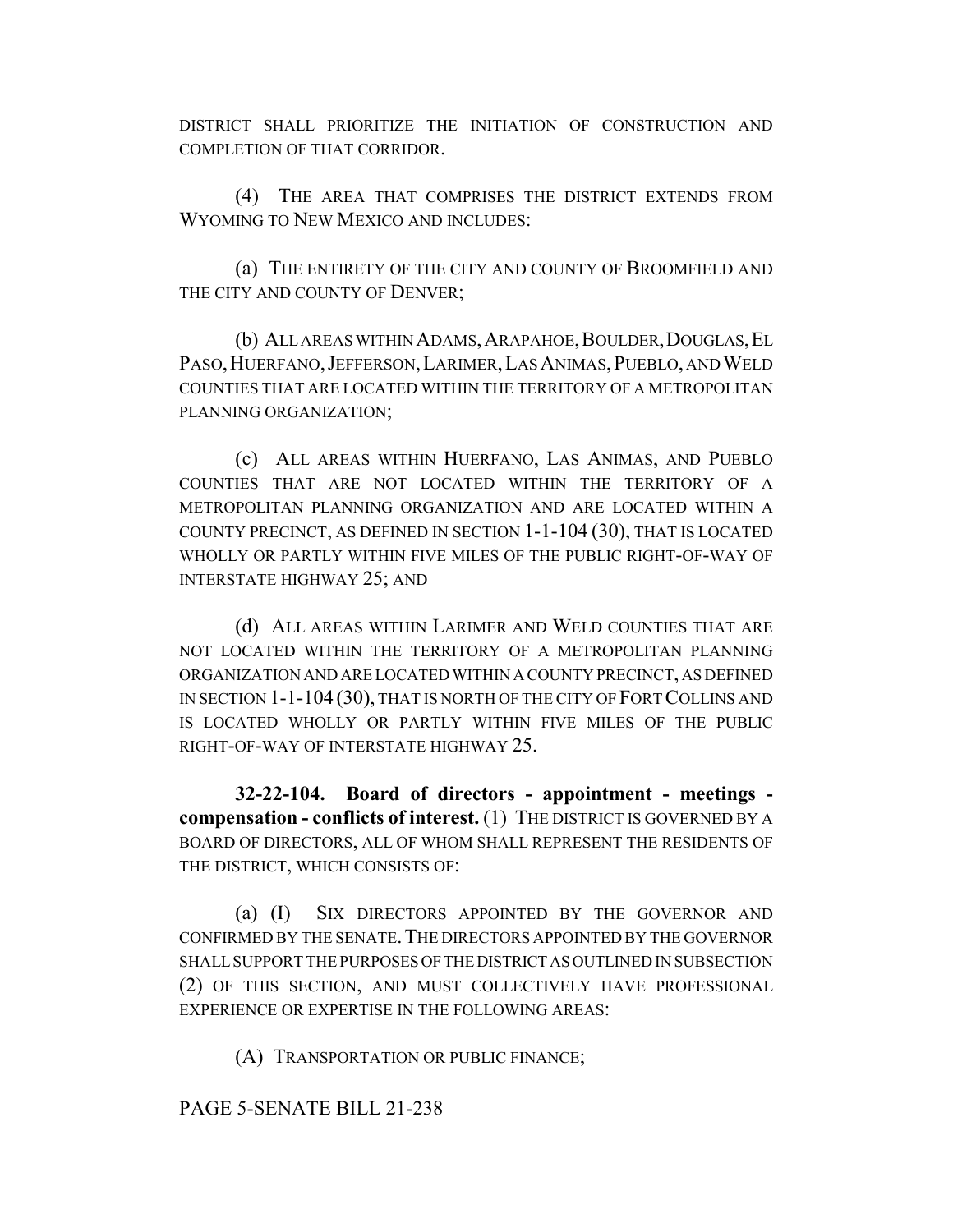(B) SUPPORTING A STATEWIDE EMPLOYEE ORGANIZATION;

(C) PASSENGER RAIL SYSTEM DEVELOPMENT OR OPERATIONS; AND

(D) ENVIRONMENTAL CONSERVATION.

(II) IN ADDITION TO THE REQUIREMENTS SET FORTH IN SUBSECTION  $(1)(a)(I)$  OF THIS SECTION, AT LEAST ONE OF THE DIRECTORS APPOINTED BY THE GOVERNOR MUST BE A RESIDENT OF A COUNTY, CITY AND COUNTY, OR MUNICIPALITY THROUGH WHICH LIGHT OR COMMUTER RAIL SERVICE WAS PLANNED AS PART OF THE VOTER-APPROVED FASTRACKS TRANSIT EXPANSION PROGRAM OF THE REGIONAL TRANSPORTATION DISTRICT BUT HAS NOT BEEN CONSTRUCTED.

(III) THE GOVERNOR SHALL MAKE THE INITIAL APPOINTMENTS NO LATER THAN APRIL 1, 2022, AND THE INITIAL DIRECTORS APPOINTED MAY ACT AS DIRECTORS PENDING THEIR CONFIRMATION BY THE SENATE. DIRECTORS APPOINTED BY THE GOVERNOR PURSUANT TO THIS SUBSECTION (1)(a) ARE APPOINTED FOR FOUR-YEAR TERMS; EXCEPT THAT THE INITIAL TERMS OF THREE OF THE DIRECTORS OTHER THAN THE DIRECTOR WHO IS A RESIDENT OF A COUNTY, CITY AND COUNTY, OR MUNICIPALITY THROUGH WHICH LIGHT OR COMMUTER RAIL SERVICE WAS PLANNED AS PART OF THE VOTER-APPROVED FASTRACKS TRANSIT EXPANSION PROGRAM OF THE REGIONAL TRANSPORTATION DISTRICT BUT HAS NOT BEEN CONSTRUCTED ARE TWO YEARS. THE REQUIREMENT THAT ONE DIRECTOR BE SUCH A RESIDENT EXPIRES AFTER TWO FOUR-YEAR TERMS HAVE BEEN SERVED BY A DIRECTOR WHO MEETS THE REQUIREMENT.

 $(b)$  (I) SUBJECT TO THE REQUIREMENTS OF SUBSECTION  $(1)(b)(II)$  OF THIS SECTION, TEN DIRECTORS APPOINTED SUBJECT TO SENATE CONFIRMATION BY METROPOLITAN PLANNING ORGANIZATIONS AND RURAL TRANSPORTATION PLANNING ORGANIZATIONS THAT CONDUCT TRANSPORTATION PLANNING FOR STATE TRANSPORTATION PLANNING REGIONS THAT INCLUDE TERRITORY OF THE DISTRICT AS FOLLOWS:

(A) EACH METROPOLITAN PLANNING ORGANIZATION THAT REPRESENTS MORE THAN ONE MILLION FIVE HUNDRED THOUSAND RESIDENTS IN THE DISTRICT, WHICH INCLUDES THE DENVER REGIONAL COUNCIL OF GOVERNMENTS, SHALL APPOINT FOUR DIRECTORS; EXCEPT THAT, IF A SINGLE CITY AND COUNTY OR MUNICIPALITY HAS FIFTY-FIVE PERCENT OR MORE OF

### PAGE 6-SENATE BILL 21-238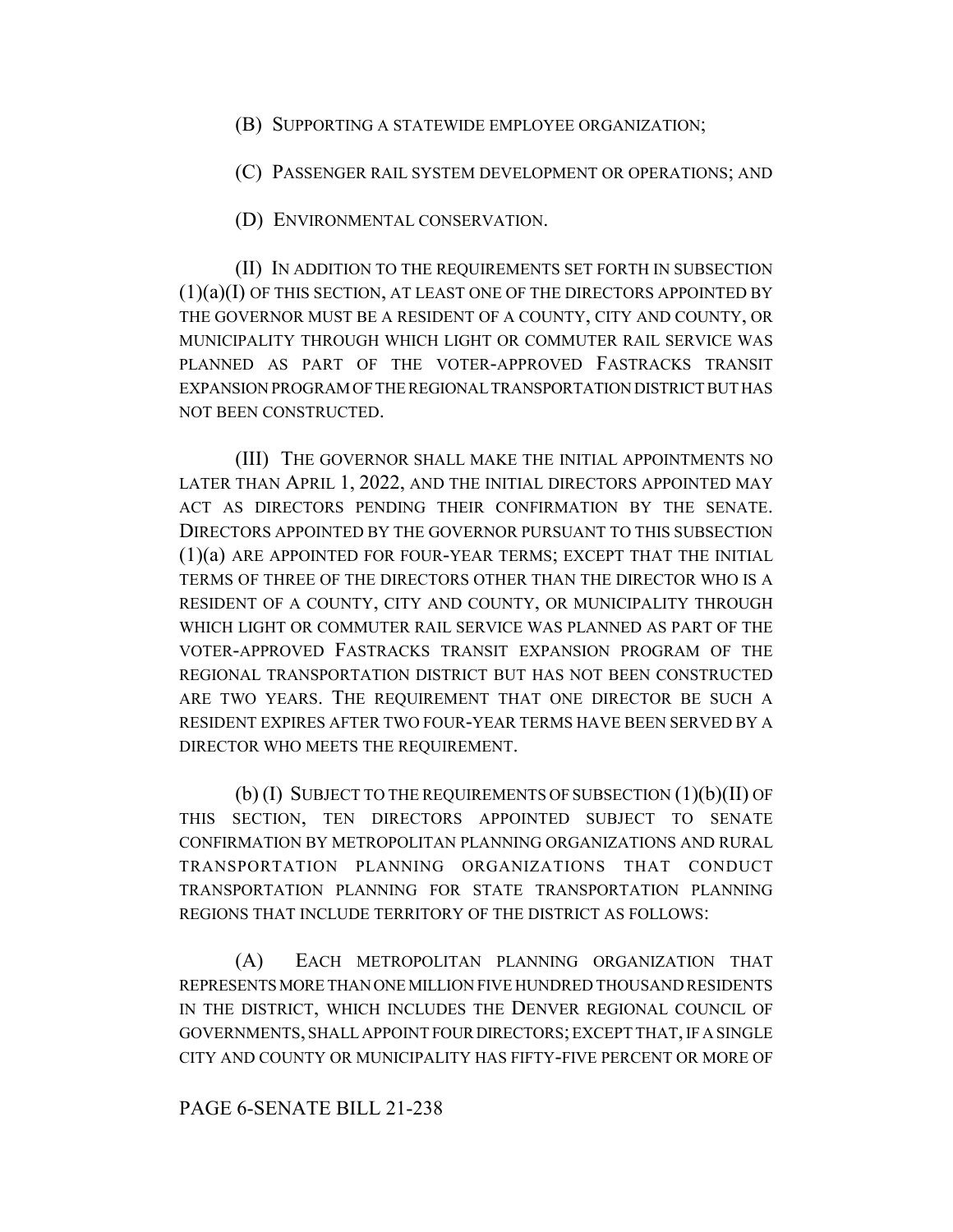THE TOTAL POPULATION OF THE METROPOLITAN PLANNING ORGANIZATION'S TERRITORY, THE CITY AND COUNTY OR MUNICIPALITY SHALL APPOINT ONE OF THE FOUR DIRECTORS THAT WOULD OTHERWISE BE APPOINTED BY THE METROPOLITAN PLANNING ORGANIZATION;

(B) EACH METROPOLITAN PLANNING ORGANIZATION THAT REPRESENTS MORE THAN FIVE HUNDRED THOUSAND RESIDENTS, BUT FEWER THAN ONE MILLION RESIDENTS IN THE DISTRICT, WHICH INCLUDES THE PIKES PEAK AREA COUNCIL OF GOVERNMENTS AND THE NORTH FRONT RANGE METROPOLITAN PLANNING ORGANIZATION, SHALL APPOINT TWO DIRECTORS; EXCEPT THAT, IF A SINGLE CITY AND COUNTY OR MUNICIPALITY HAS FIFTY-FIVE PERCENT OR MORE OF THE TOTAL POPULATION OF THE METROPOLITAN PLANNING ORGANIZATION'S TERRITORY, THE CITY AND COUNTY OR MUNICIPALITY SHALL APPOINT ONE OF THE FOUR DIRECTORS THAT WOULD OTHERWISE BE APPOINTED BY THE METROPOLITAN PLANNING ORGANIZATION;

(C) THE PUEBLO AREA COUNCIL OF GOVERNMENTS SHALL APPOINT ONE DIRECTOR; AND

(D) THE SOUTH CENTRAL COUNCIL OF GOVERNMENTS SHALL APPOINT ONE DIRECTOR.

(II) A DIRECTOR APPOINTED BY A METROPOLITAN PLANNING ORGANIZATION OR A COUNCIL OF GOVERNMENTS PURSUANT TO SUBSECTION  $(1)(b)(I)$  OF THIS SECTION MUST BE OR MUST HAVE BEEN AN APPOINTED REPRESENTATIVE TO THE BOARD OF DIRECTORS OF THE APPOINTING AUTHORITY AND MUST REPRESENT OR MUST HAVE REPRESENTED A MEMBER LOCAL GOVERNMENT OF THE APPOINTING AUTHORITY THAT IS WHOLLY OR PARTLY INCLUDED WITHIN THE DISTRICT. WHEN APPOINTING SUCH A DIRECTOR, ONLY MEMBERS OF THE BOARD OF DIRECTORS OF THE APPOINTING AUTHORITY WHO REPRESENT A MEMBER LOCAL GOVERNMENT OF THE APPOINTING AUTHORITY THAT IS WHOLLY OR PARTLY INCLUDED WITHIN THE DISTRICT MAY VOTE ON THE APPOINTMENT. THE APPOINTING AUTHORITIES FOR SUCH DIRECTORS SHALL MAKE INITIAL APPOINTMENTS NO LATER THAN MARCH 1, 2022, AND THE INITIAL DIRECTORS APPOINTED MAY ACT AS DIRECTORS PENDING THEIR CONFIRMATION BY THE SENATE. DIRECTORS ARE APPOINTED FOR FOUR-YEAR TERMS; EXCEPT THAT THE INITIAL TERMS OF TWO OF THE DIRECTORS APPOINTED PURSUANT TO SUBSECTION  $(1)(b)(I)(A)$ OF THIS SECTION, ONE OF THE DIRECTORS APPOINTED BY EACH

PAGE 7-SENATE BILL 21-238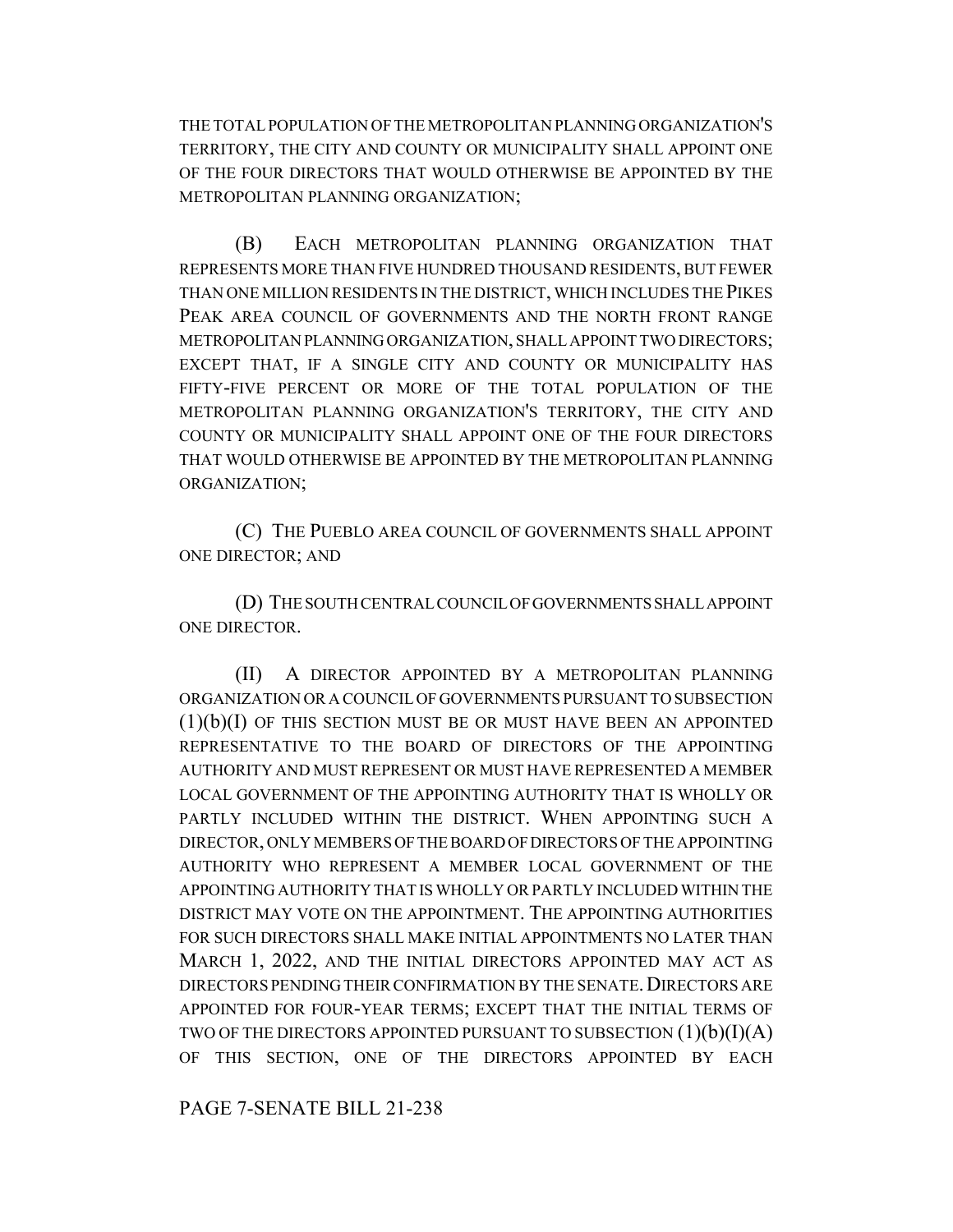METROPOLITAN PLANNING ORGANIZATION PURSUANT TO SUBSECTION  $(1)(b)(I)(B)$  OF THIS SECTION, AND THE DIRECTOR APPOINTED PURSUANT TO SUBSECTION  $(1)(b)(I)(D)$  of this section are two years. By a TWO-THIRDS VOTE OF ITS MEMBERS, THE SENATE MAY REMOVE ANY MEMBER OF THE BOARD APPOINTED PURSUANT TO SUBSECTION  $(1)(a)$  OF THIS SECTION OR THIS SUBSECTION  $(1)(b)$  FOR CAUSE.

(c) ONE DIRECTOR APPOINTED BY THE EXECUTIVE DIRECTOR OF THE DEPARTMENT OF TRANSPORTATION WHO SHALL SERVE AT THE PLEASURE OF THE EXECUTIVE DIRECTOR. THE EXECUTIVE DIRECTOR SHALL MAKE THE APPOINTMENT NO LATER THAN DECEMBER 1, 2021.

(d) (I) IF THE RESPECTIVE RAILROADS CHOOSE TO MAKE APPOINTMENTS, THREE ADVISORY NONVOTING DIRECTORS APPOINTED AS DESIGNATED REPRESENTATIVES OF RAILROADS THAT OPERATE IN THE STATE AS FOLLOWS:

(A) ONE DIRECTOR APPOINTED BY THE CHIEF EXECUTIVE OFFICER OF THE BNSF RAILWAY;

(B) ONE DIRECTOR APPOINTED BY THE CHIEF EXECUTIVE OFFICER OF THE UNION PACIFIC RAILROAD; AND

(C) ONE DIRECTOR APPOINTED BY THE CHIEF EXECUTIVE OFFICER OF THE NATIONAL RAILROAD PASSENGER CORPORATION, ALSO KNOWN AS AMTRAK.

(II) THE APPOINTING AUTHORITIES FOR ANY DIRECTORS APPOINTED PURSUANT TO SUBSECTION  $(1)(d)(I)$  OF THIS SECTION SHALL MAKE INITIAL APPOINTMENTS NO LATER THAN DECEMBER 1, 2021. EACH SUCH DIRECTOR SERVES AT THE PLEASURE OF THE APPOINTING AUTHORITY.

(e) ONE ADVISORY NONVOTING DIRECTOR APPOINTED BY THE BOARD OF DIRECTORS OF THE REGIONAL TRANSPORTATION DISTRICT. THE BOARD OF DIRECTORS SHALL MAKE THE INITIAL APPOINTMENT NO LATER THAN DECEMBER 1, 2021. THE DIRECTOR SHALL SERVE AT THE PLEASURE OF THE BOARD OF DIRECTORS, BUT THE APPOINTMENT MUST BE REAFFIRMED BY THE BOARD OF DIRECTORS OF THE REGIONAL TRANSPORTATION DISTRICT NOT LATER THAN FOUR YEARS FROM THE DATE OF THE INITIAL APPOINTMENT AND NOT LATER THAN FOUR YEARS FROM THE DATE OF ANY SUBSEQUENT

PAGE 8-SENATE BILL 21-238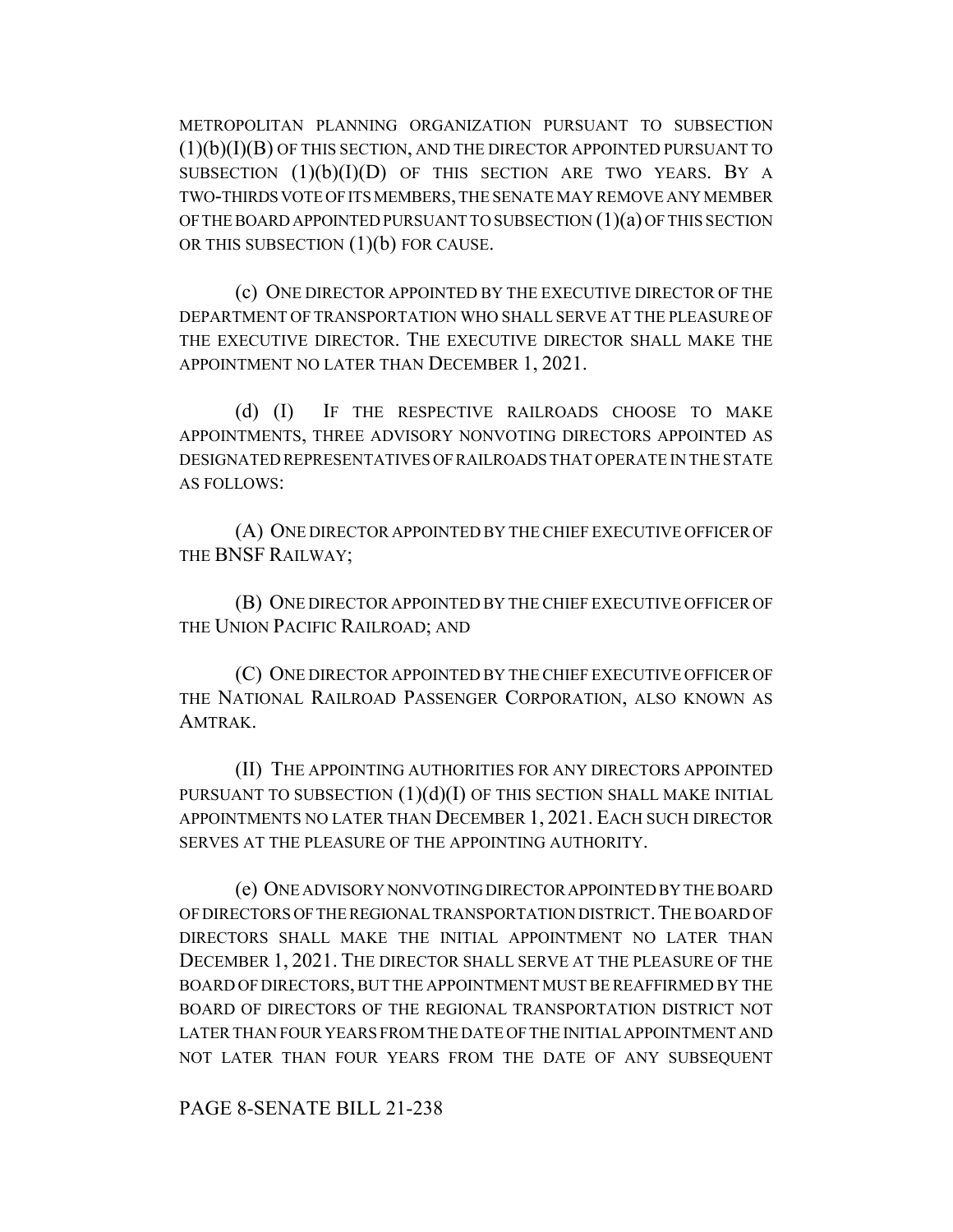#### REAFFIRMATION.

(f) ONE ADVISORY NONVOTING DIRECTOR APPOINTED BY THE BOARD OF DIRECTORS OF THE I-70 MOUNTAIN CORRIDOR COALITION, OR ANY SUCCESSOR ENTITY TO THE COALITION. THE BOARD OF DIRECTORS SHALL MAKE THE INITIAL APPOINTMENT NO LATER THAN DECEMBER 1, 2021. THE DIRECTOR SHALL SERVE AT THE PLEASURE OF THE BOARD OF DIRECTORS, BUT THE APPOINTMENT MUST BE REAFFIRMED BY THE BOARD OF DIRECTORS OF THE I-70 MOUNTAIN CORRIDOR COALITION NOT LATER THAN FOUR YEARS FROM THE DATE OF THE INITIAL APPOINTMENT AND NOT LATER THAN FOUR YEARS FROM THE DATE OF ANY SUBSEQUENT REAFFIRMATION.

(g) IF THE RESPECTIVE GOVERNORS CHOOSE TO MAKE APPOINTMENTS, THE FOLLOWING TWO ADVISORY NONVOTING DIRECTORS:

(I) A RESIDENT OF NEW MEXICO APPOINTED BY THE GOVERNOR OF NEW MEXICO TO REPRESENT COMMUNITIES IN NEW MEXICO WHO SHALL SERVE AT THE PLEASURE OF THE GOVERNOR OF NEW MEXICO; AND

(II) A RESIDENT OF WYOMING APPOINTED BY THE GOVERNOR OF WYOMING TO REPRESENT COMMUNITIES IN WYOMING WHO SHALL SERVE AT THE PLEASURE OF THE GOVERNOR OF WYOMING.

(2) (a) THE BOARD SHALL CONVENE FOR ITS FIRST MEETING NO LATER THAN MAY 15, 2022, AND SHALL, AT THAT MEETING, SELECT A CHAIRPERSON AND VICE-CHAIRPERSON FROM AMONG ITS MEMBERSHIP.THE BOARD SHALL ALSO DETERMINE HOW TO INSTRUCT THE STATE TREASURER TO COMPLETE THE TRANSFER, ON JULY 1,2022, OF ANY REMAINING BALANCE OF THE SOUTHWEST CHIEF RAIL LINE ECONOMIC DEVELOPMENT, RURAL TOURISM, AND INFRASTRUCTURE REPAIR AND MAINTENANCE FUND, AS THAT FUND EXISTED BEFORE THE REPEAL OF SECTION 43-4-1002 BY SENATE BILL 21-238, ENACTED IN 2021, TO THE DISTRICT AS REQUIRED BY SECTION 43-4-1004 (1).

(b) (I) THE BOARD SHALL CONDUCT ALL BUSINESS AT PUBLIC MEETINGS. WHENEVER PRACTICABLE, THE BOARD SHALL LIVE BROADCAST ITS MEETINGS, AND THE BOARD SHALL PROVIDE REASONABLE ACCOMMODATIONS TO ALLOW PERSONS WITH DISABILITIES TO ATTEND, LISTEN TO, OR WATCH BOARD MEETINGS.

#### PAGE 9-SENATE BILL 21-238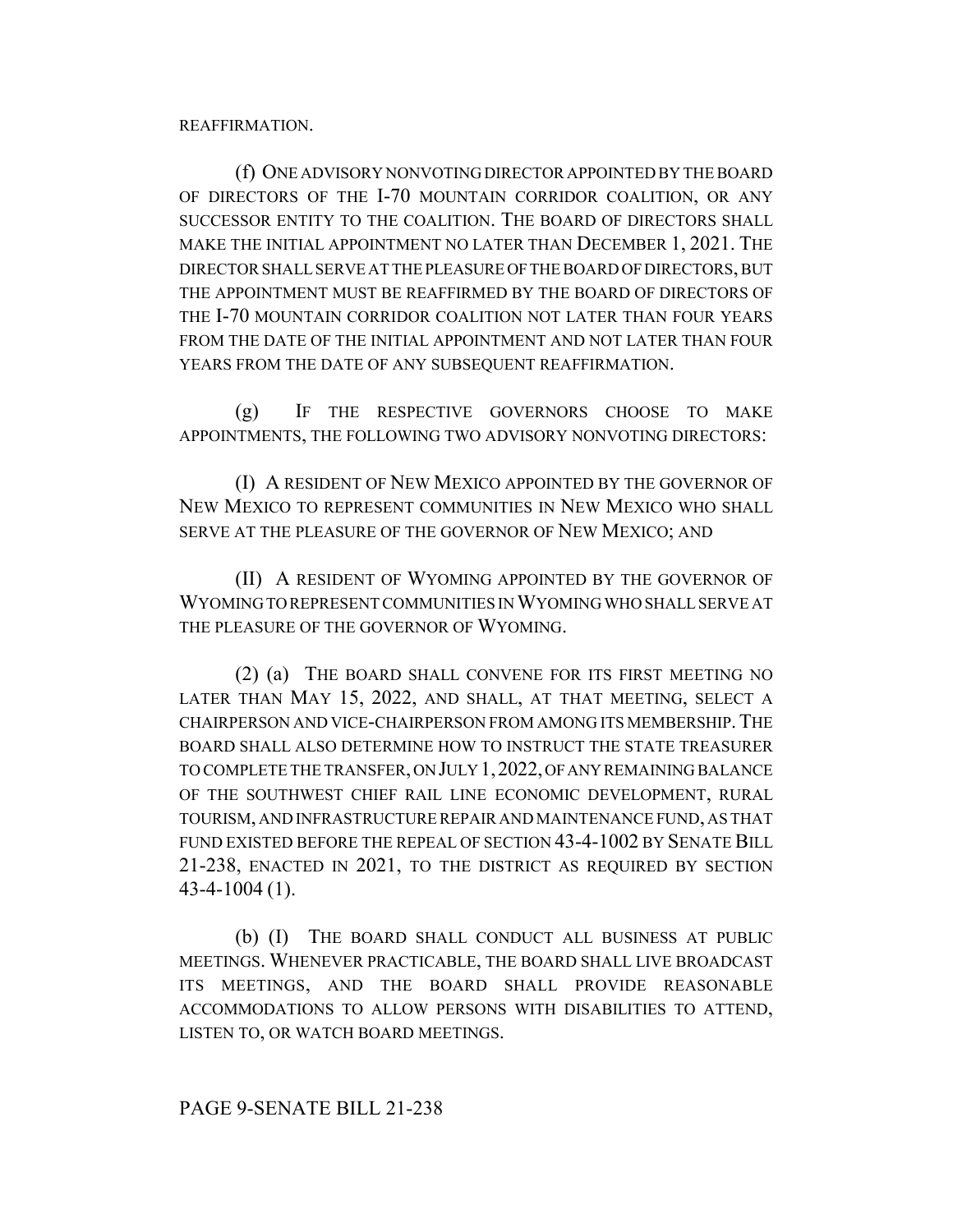(II) THE BOARD SHALL MAKE AN AUDIO OR AUDIO-VIDEO RECORDING OF EACH BOARD MEETING AVAILABLE ON THE DISTRICT'S WEBSITE.

(III) THE PROVISIONS OF PART 4 OF ARTICLE 6 OF TITLE 24 APPLY TO ALL BOARD MEETINGS.

(c) A MAJORITY OF THE VOTING DIRECTORS OF THE BOARD CONSTITUTES A QUORUM, AND, EXCEPT AS OTHERWISE SPECIFICALLY PROVIDED IN THIS ARTICLE 22, A MAJORITY OF A QUORUM MAY MAKE BINDING DECISIONS FOR THE BOARD. ADVISORY NONVOTING MEMBERS OF THE BOARD MAY PARTICIPATE, IN A NONVOTING CAPACITY, IN ALL BOARD MEETINGS, INCLUDING EXECUTIVE SESSIONS.BY A TWO-THIRDS VOTE OF THE VOTING DIRECTORS OF ALL VOTING DIRECTORS OF THE BOARD, THE BOARD MAY ADD ADDITIONAL ADVISORY NONVOTING MEMBERS TO THE BOARD FOR EITHER FIXED TERMS OF FOUR YEARS OR FOR SERVICE AT THE PLEASURE OF A MAJORITY OF THE VOTING DIRECTORS OF THE BOARD.

(d) DIRECTORS OF THE BOARD, INCLUDING ADVISORY NONVOTING DIRECTORS, RECEIVE NO COMPENSATION FOR THEIR SERVICES; EXCEPT THAT DIRECTORS MAY RECEIVE PER DIEM PAYMENTS FOR DAYS SPENT WORKING ON DISTRICT MATTERS AND MAY BE REIMBURSED BY THE DISTRICT FOR THEIR NECESSARY EXPENSES WHILE SERVING AS DIRECTORS OF THE BOARD.

(e) A DIRECTOR OF THE BOARD SHALL DISQUALIFY HIMSELF OR HERSELF FROM VOTING ON ANY ISSUE WITH RESPECT TO WHICH HE OR SHE HAS A CONFLICT OF INTEREST, UNLESS THE DIRECTOR HAS DISCLOSED THE CONFLICT OF INTEREST IN COMPLIANCE WITH SECTION 18-8-308.

(f) DIRECTORS OF THE BOARD AND OFFICERS AND EMPLOYEES OF THE DISTRICT ARE PUBLIC EMPLOYEES FOR PURPOSES OF THE "COLORADO GOVERNMENTAL IMMUNITY ACT", ARTICLE 10 OF TITLE 24.

**32-22-105. Board of directors - powers and duties.** (1) (a) EXCEPT AS OTHERWISE SPECIFICALLY PROVIDED IN THIS ARTICLE 22, THE BOARD, ACTING BY A MAJORITY VOTE OF A QUORUM OF ITS TOTAL MEMBERSHIP, SHALL EXERCISE AND PERFORM ALL POWERS, PRIVILEGES, AND DUTIES VESTED IN OR IMPOSED UPON THE DISTRICT PURSUANT TO THIS ARTICLE 22. THE BOARD MAY DELEGATE ANY OF ITS POWERS TO ITS OFFICERS AND EMPLOYEES; EXCEPT THAT, TO ENSURE THAT THE PUBLIC INTEREST IS REPRESENTED IN POLICY DECISIONS, THE BOARD SHALL NOT

PAGE 10-SENATE BILL 21-238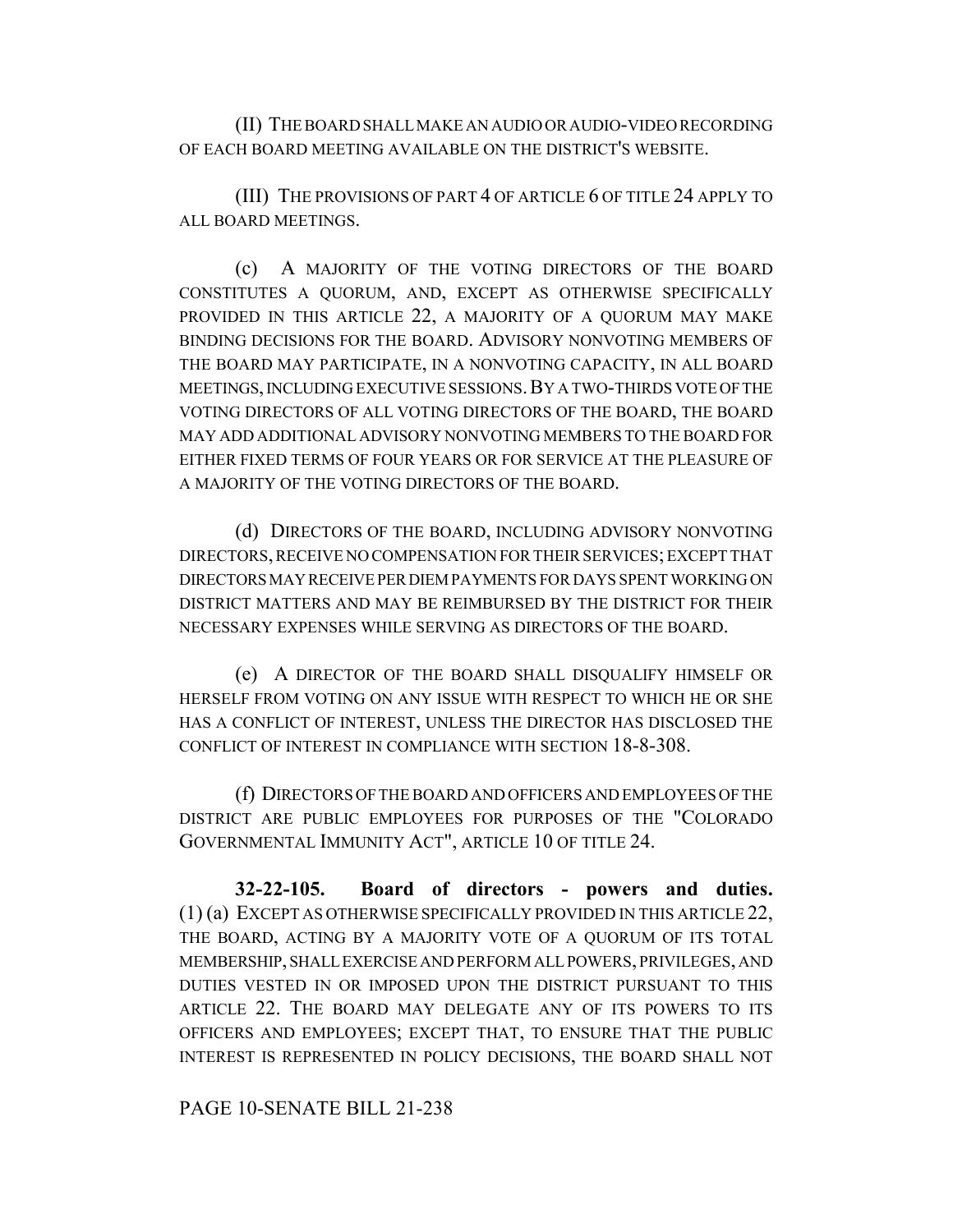DELEGATE ANY OF THE FOLLOWING:

(I) ADOPTION OF BOARD POLICY AND PROCEDURES;

(II) APPROVAL OF PASSENGER RAIL ROUTES AND STATION LOCATIONS WITH COLLABORATION OF LOCAL GOVERNMENTS, AS PROVIDED IN SECTION 32-22-106 (1)(h), WITH RESPECT TO SPECIFIC LOCATIONS;

(III) RATIFICATION OF LAND ACQUISITION BY NEGOTIATED SALE;

(IV) INSTITUTION OF AN EMINENT DOMAIN ACTION, WHICH MUST BE AT A PUBLIC HEARING.

(V) INITIATING OR CONTINUING LEGAL ACTION;

(VI) ESTABLISHMENT OF FARES AND OTHER USER FEE POLICIES;

(VII) REFERRAL OF BALLOT ISSUES SEEKING VOTER APPROVAL FOR THE DISTRICT TO LEVY TAXES OR ISSUE OR REFINANCE BONDS; AND

(VIII) THE POWER TO ENTER INTO CONTRACTS ON BEHALF OF THE DISTRICT, INCLUDING BUT NOT LIMITED TO INTERGOVERNMENTAL AGREEMENTS AND CONTRACTS FOR PUBLIC-PRIVATE PARTNERSHIPS.

(b) THE BOARD SHALL PROMULGATE AND ADHERE TO POLICIES AND PROCEDURES THAT GOVERN ITS CONDUCT AND PROVIDE MEANINGFUL OPPORTUNITIES FOR PUBLIC INPUT.THE POLICIES MUST INCLUDE STANDARDS AND PROCEDURES FOR CALLING AN EMERGENCY MEETING.

(2) IN ADDITION TO ALL OTHER POWERS OF THE DISTRICT GRANTED BY THIS ARTICLE 22 TO BE EXERCISED BY THE BOARD ON BEHALF OF THE DISTRICT, THE BOARD HAS THE FOLLOWING POWERS:

(a) TO ELECT A CHAIRPERSON AND VICE-CHAIRPERSON FROM AMONG ITS MEMBERSHIP;

(b) TO ADOPT BYLAWS;

(c) TO FIX THE TIME AND PLACE OF ITS MEETINGS AND, CONSISTENT WITH THE PROVISIONS OF PART 4 OF ARTICLE 6 OF TITLE 24, THE METHOD OF

# PAGE 11-SENATE BILL 21-238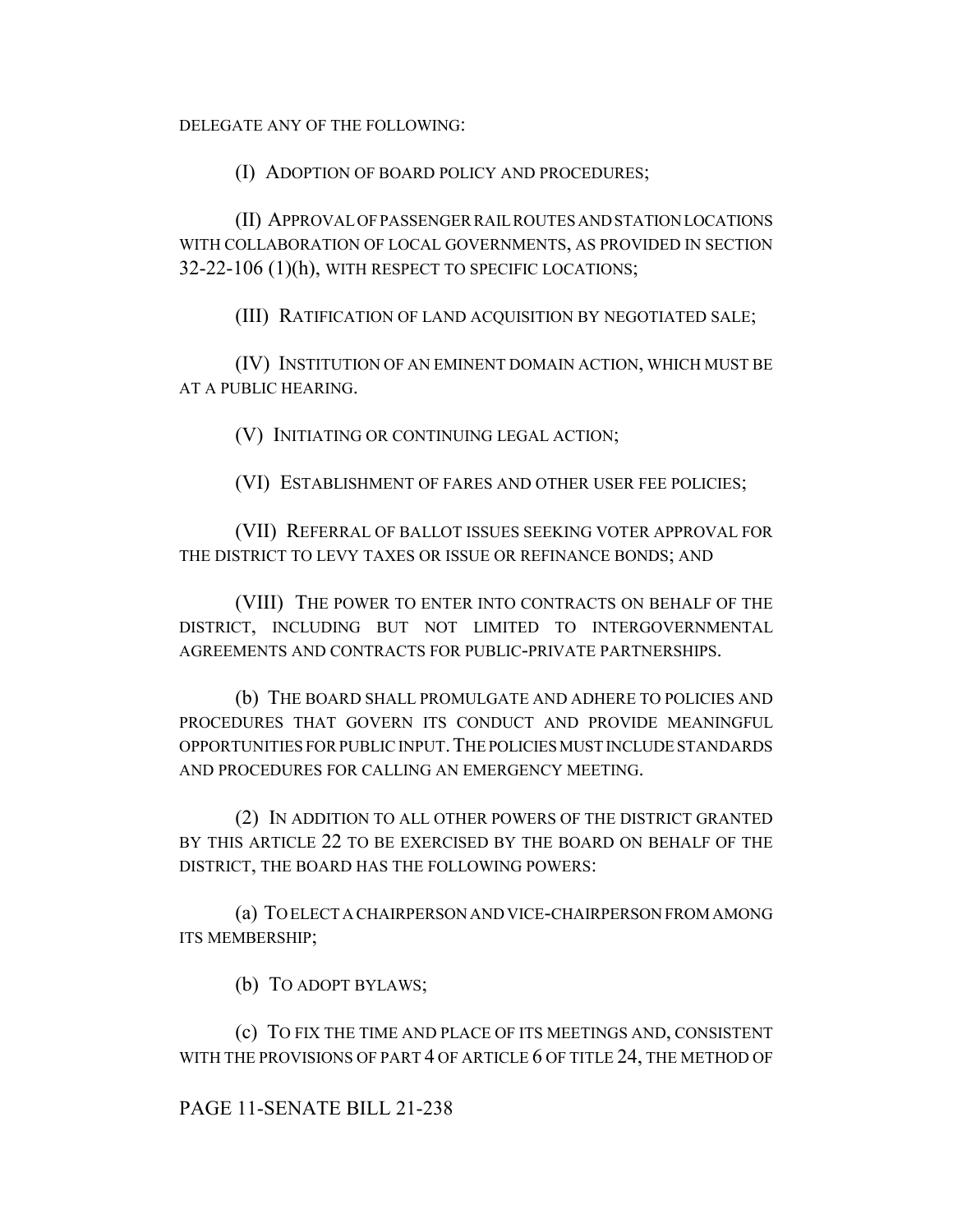PROVIDING NOTICE OF THE MEETINGS;

(d) TO MAKE AND PASS ORDERS AND RESOLUTIONS NECESSARY FOR THE GOVERNMENT AND MANAGEMENT OF THE AFFAIRS OF THE DISTRICT AND THE EXECUTION OF THE DISTRICT'S POWERS AND DUTIES;

(e) TO ADOPT AND USE A SEAL;

(f) TO MAINTAIN OFFICES AT ANY PLACE OR PLACES WITHIN THE DISTRICT THAT IT MAY DESIGNATE;

(g) TO APPOINT, HIRE, RETAIN, AND TERMINATE EMPLOYEES, AGENTS, ENGINEERS, ATTORNEYS, ACCOUNTANTS, AUDITORS, FINANCIAL ADVISERS, INVESTMENT BANKERS, AND OTHER PROFESSIONAL CONSULTANTS;

(h) TO PRESCRIBE METHODS FOR AUDITING AND ALLOWING OR REJECTING CLAIMS AND DEMANDS; FOR THE LETTING OF CONTRACTS FOR THE CONSTRUCTION OF IMPROVEMENTS, WORKS, OR STRUCTURES; FOR THE ACQUISITION OF EQUIPMENT; OR FOR THE PERFORMANCE OR FURNISHING OF LABOR, MATERIALS, OR SUPPLIES THAT MAY BE REQUIRED TO CARRY OUT THE PURPOSES OF THIS ARTICLE 22; AND

(i) TO APPOINT SUBCOMMITTEES OF THE BOARD AND ADVISORY COMMITTEES AND DEFINE THE DUTIES OF SUCH SUBCOMMITTEES AND ADVISORY COMMITTEES.

**32-22-106. District - general powers and duties - funds created.** (1) IN ADDITION TO ANY OTHER POWERS GRANTED TO THE DISTRICT BY THIS ARTICLE 22, THE DISTRICT HAS THE FOLLOWING POWERS:

(a) TO HAVE PERPETUAL EXISTENCE;

(b) TO SUE AND BE SUED;

(c) (I) TO ENTER INTO CONTRACTS AND AGREEMENTS WITH ANY PERSON, INCLUDING THE UNITED STATES DEPARTMENT OF TRANSPORTATION AND AMTRAK, AS NECESSARY TO EXERCISE ITS POWERS AND FULFILL ITS DUTIES. THE POWER TO CONTRACT INCLUDES BUT IS NOT LIMITED TO:

(A) THE POWER TO ENTER INTO MEMORANDUMS OF UNDERSTANDING

PAGE 12-SENATE BILL 21-238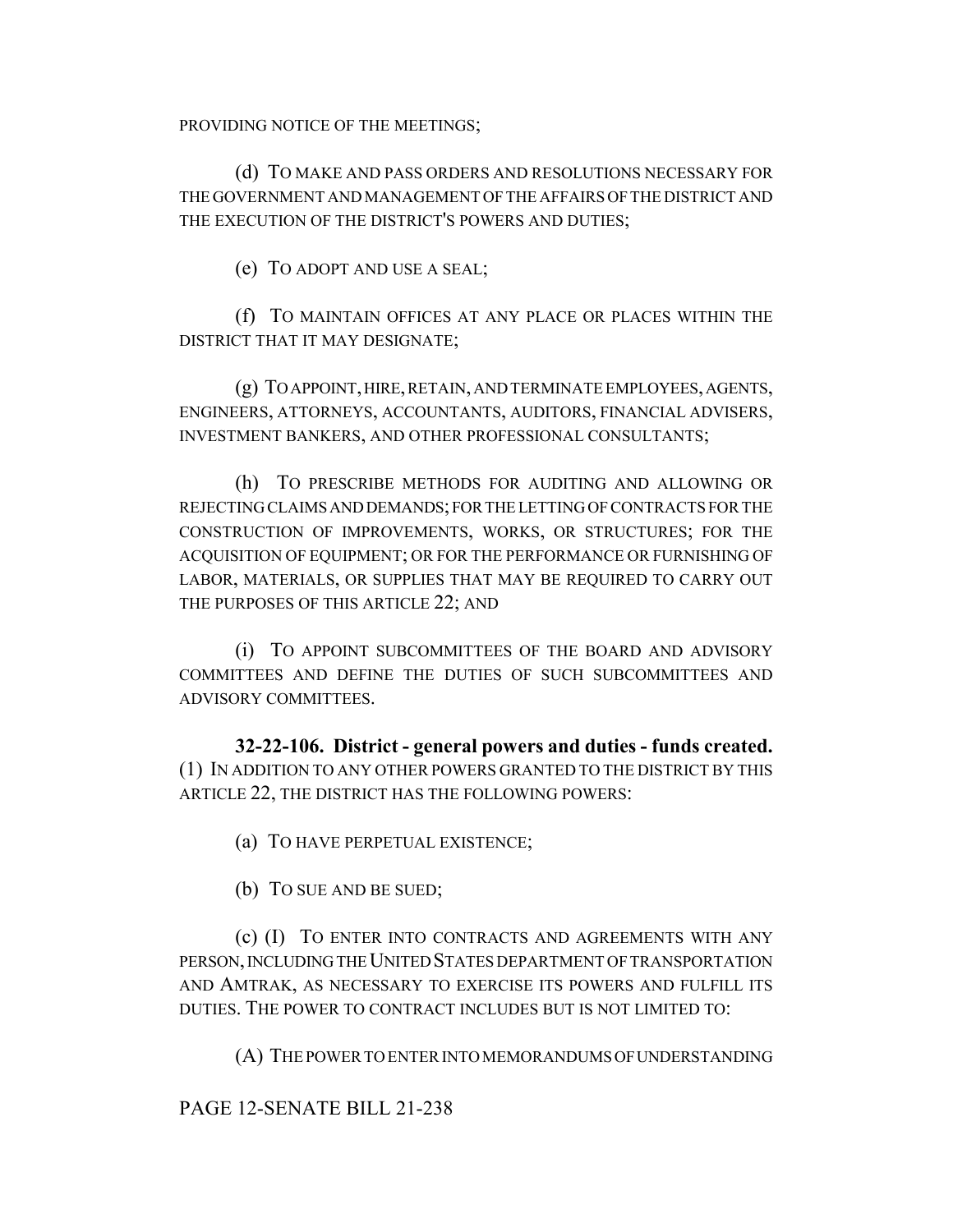AND INTERGOVERNMENTAL AGREEMENTS WITH OTHER GOVERNMENTAL ENTITIES, INCLUDING STATES THAT BORDER COLORADO, AND TO ENTER INTO PUBLIC-PRIVATE PARTNERSHIPS;

(B) THE POWER TO CONTRACT WITH THIRD PARTIES FOR THE OPERATION OF PASSENGER RAIL SERVICE; AND

(C) THE POWER TO NEGOTIATE AND ENTER INTO AGREEMENTS WITH ANY PERSON OR PUBLIC ENTITY FOR THE PROVISION OF RETAIL AND COMMERCIAL GOODS AND SERVICES TO THE PUBLIC AT OR ADJACENT TO PASSENGER RAIL STATIONS OR FOR THE PROVISION OF RESIDENTIAL USES OR OTHER USES AT OR ADJACENT TO SUCH FACILITIES.

(II) ANY DEVELOPMENT OF ANY PORTION OF A PASSENGER RAIL STATION OR ADJACENT PROPERTY MADE AVAILABLE BY THE DISTRICT TO A THIRD PARTY FOR THE PROVISION OF RETAIL OR COMMERCIAL GOODS OR SERVICES OR FOR THE PROVISION OF RESIDENTIAL USES OR OTHER USES IS SUBJECT TO ALL APPLICABLE LOCAL ZONING ORDINANCES;

(d) TO DEPOSIT AND INVEST DISTRICT MONEY AS AUTHORIZED BY PART 6 OF ARTICLE 75 OF TITLE 24;

(e) SUBJECT TO SECTION 32-22-109, TO BORROW MONEY AND ISSUE DISTRICT SECURITIES EVIDENCING THE BORROWING;

(f) TO RECEIVE FEDERAL MONEY AND GRANTS AND COLLABORATE WITH AMTRAK AND THE UNITED STATES DEPARTMENT OF TRANSPORTATION;

(g) TO RESEARCH, DEVELOP, FINANCE, CONSTRUCT, OPERATE, AND MAINTAIN AN INTERCONNECTED PASSENGER RAIL SYSTEM THAT COEXISTS WITH TRANSPORTATION OF FREIGHT BY RAIL WITHIN THE DISTRICT. THIS POWER INCLUDES BUT IS NOT LIMITED TO THE POWER TO:

(I) ENTER ONTO LAND WITHIN THE DISTRICT TO CONDUCT NECESSARY SURVEYS, BORINGS, SOUNDINGS, AND EXAMINATIONS SUBJECT TO THE REQUIREMENT THAT ENTRY ONTO ANY LAND OWNED BY THE UNION PACIFIC RAILROAD OR THE BNSF RAILWAY MUST BE DONE IN ACCORDANCE WITH THEIR RESPECTIVE AUTHORIZATION AND APPROVAL PROTOCOLS;

(II) CONSTRUCT, MANAGE, OPERATE, AND MAINTAIN INTEGRAL

PAGE 13-SENATE BILL 21-238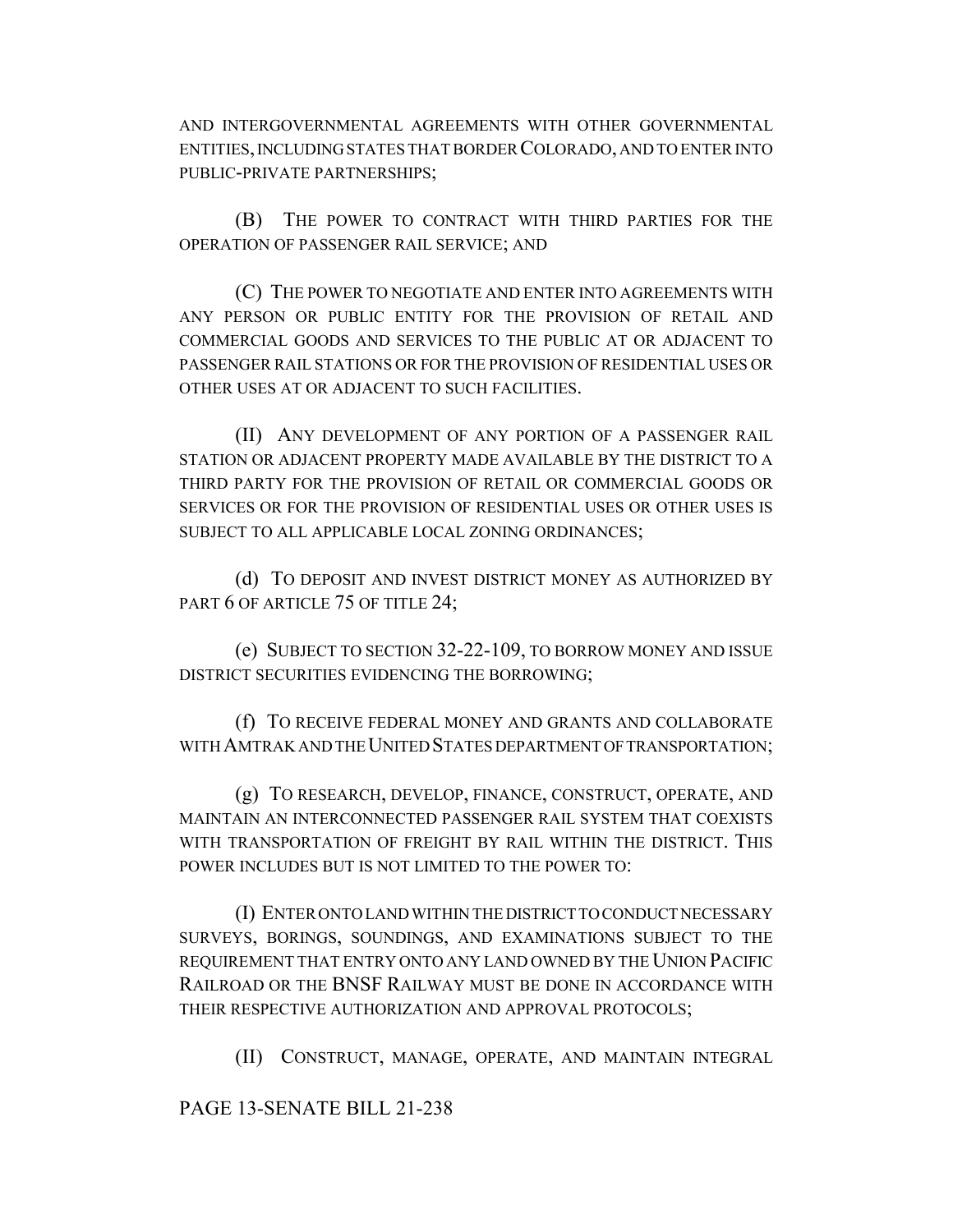BUILDINGS, WORKS, AND IMPROVEMENTS;

(III) HOLD PUBLIC HEARINGS AT WHICH TESTIMONY FROM INTERESTED MEMBERS OF THE PUBLIC IS ALLOWED;

(IV) CONSULT WITH THE DEPARTMENT OF TRANSPORTATION, THE COUNTIES AND MUNICIPALITIES OF THE STATE, AFFECTED METROPOLITAN PLANNING ORGANIZATIONS AND REGIONAL PLANNING COMMISSIONS, AND AFFECTED TRANSIT PROVIDERS; AND

(V) CONSIDER CONTEXT-SENSITIVE SOLUTIONS.

(h) THE BOARD, WITH COLLABORATION OF LOCAL GOVERNMENTS AND IN COMPLIANCE WITH LAND USE AUTHORITY, PERMITTING REQUIREMENTS, AND REAL PROPERTY RIGHTS OF SUCH LOCAL GOVERNMENTS WITH RESPECT TO SPECIFIC LOCATIONS, SHALL DETERMINE ROUTE AND STATION LOCATIONS OF A PASSENGER RAIL SYSTEM;

(i) TO SPECIFY STRUCTURAL AND PERFORMANCE SPECIFICATIONS, INCLUDING BUT NOT LIMITED TO SAFETY STANDARDS CONSISTENT WITH FEDERAL AND STATE LAWS, REGULATIONS, AND RULES, FOR A PASSENGER RAIL SYSTEM;

(j) TO EVALUATE AND SELECT APPROPRIATE TECHNOLOGIES FOR A PASSENGER RAIL SYSTEM;

(k) TO PURCHASE, LEASE, LEASE WITH AN OPTION TO PURCHASE, CONDEMN, OR OTHERWISE LAWFULLY ACQUIRE, TO SELL, LEASE, LEASE WITH AN OPTION TO PURCHASE, CONCESSION LEASE, OR OTHERWISE LAWFULLY DISPOSE OF, AND TO MORTGAGE OR PLEDGE REAL OR PERSONAL PROPERTY AND ANY INTEREST THEREIN, INCLUDING EASEMENTS, RIGHTS-OF-WAY, AND CONCESSION LEASES;

(l) TO ACCEPT REAL OR PERSONAL PROPERTY AND OTHER CONVEYANCES UPON SUCH TERMS AND CONDITIONS AS THE BOARD MAY APPROVE;

(m) TO ISSUE REQUESTS FOR PROPOSALS AND AWARD CONTRACTS TO PRIVATE SECTOR BUSINESS ENTITIES FOR PERFORMANCE OF ANY COMPONENT OF THE DESIGN, DEVELOPMENT, FINANCING, CONSTRUCTION, OPERATION, OR

# PAGE 14-SENATE BILL 21-238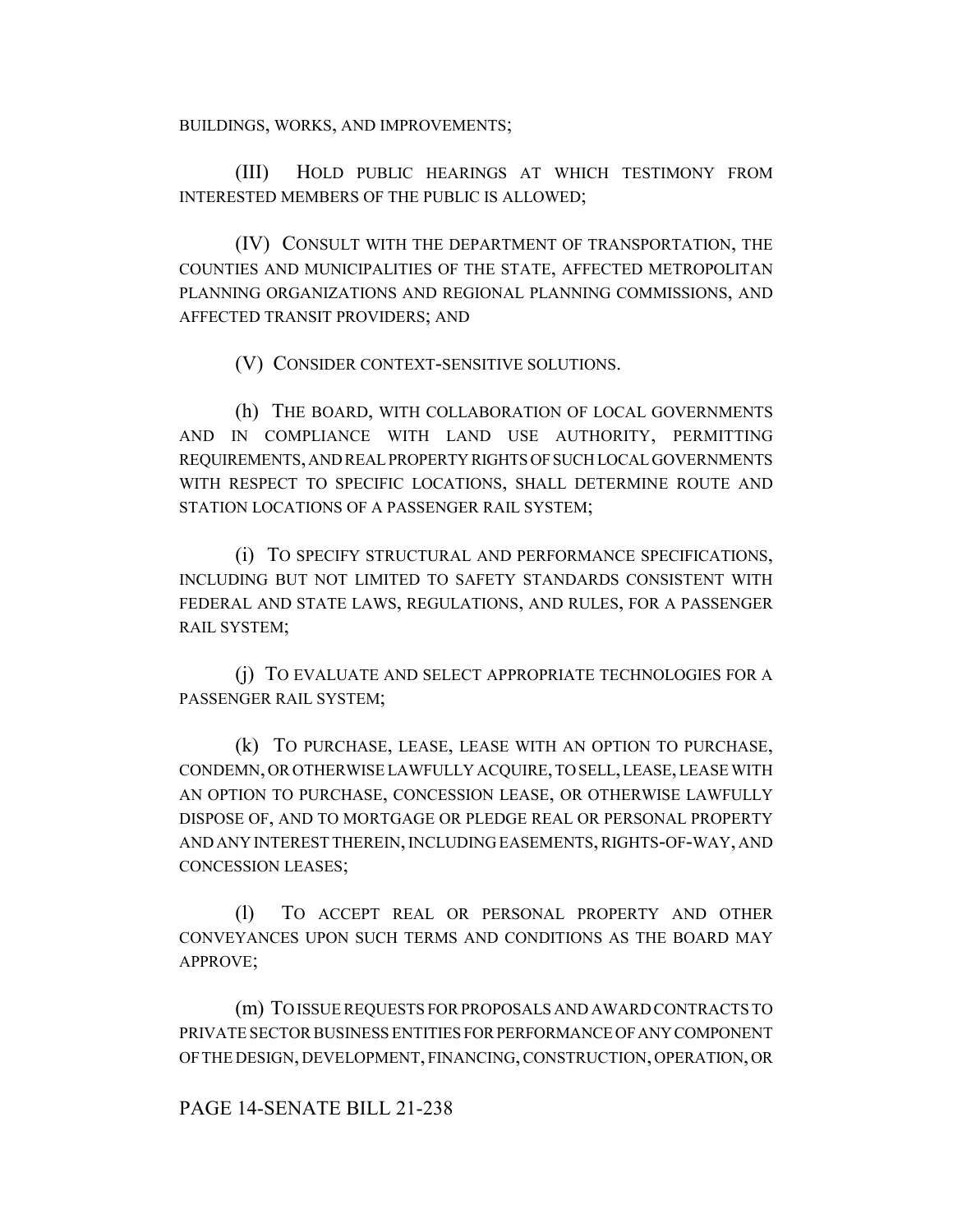#### MAINTENANCE OF A PASSENGER RAIL SYSTEM;

(n) TO ESTABLISH TIMELINES FOR THE DEVELOPMENT AND CONSTRUCTION OF A PASSENGER RAIL SYSTEM;

(o) TO ESTABLISH AND COLLECT FARES AND OTHER USER FEES FOR THE USE OF A PASSENGER RAIL SYSTEM WITHOUT THE FARES AND FEES BEING SUBJECT TO ANY SUPERVISION OR REGULATION BY ANY BOARD, AGENCY, COMMISSION, OR OFFICIAL; EXCEPT THAT ANY FEES, TOLLS, RATES, AND CHARGES IMPOSED FOR THE USE OF ANY PASSENGER RAIL SYSTEM SHALL BE FIXED AND ADJUSTED SO THAT THE FEES, TOLLS, RATES, AND CHARGES COLLECTED, ALONG WITH OTHER REVENUE, IF ANY, OF THE DISTRICT ARE AT LEAST SUFFICIENT TO REPAY ANY BONDS ISSUED PURSUANT TO THIS ARTICLE 22;

(p) UPON A MAJORITY VOTE OF THE REGISTERED VOTERS OF THE DISTRICT VOTING ON THE ISSUE AS REQUIRED BY SECTION 32-22-109, TO EXERCISE TAXING AUTHORITY COMMON TO SPECIAL DISTRICTS AS SPECIFIED IN SECTION 32-1-1101 (1)(a) AND (1)(b);

(q) (I) UPON A MAJORITY VOTE OF THE REGISTERED VOTERS OF THE DISTRICT VOTING ON THE ISSUE AS REQUIRED BY SECTION 32-22-109, TO LEVY A SALES TAX OR A USE TAX, OR BOTH, THROUGHOUT THE DISTRICT AT A MAXIMUM RATE OF EIGHT-TENTHS OF ONE PERCENT UPON EVERY TRANSACTION OR OTHER INCIDENT WITH RESPECT TO WHICH A SALES OR USE TAX IS LEVIED BY THE STATE. THE EXECUTIVE DIRECTOR OF THE DEPARTMENT OF REVENUE SHALL COLLECT, ADMINISTER, AND ENFORCE THE SALES OR USE TAX, TO THE EXTENT FEASIBLE, IN THE MANNER PROVIDED IN SECTION 29-2-106. THE EXECUTIVE DIRECTOR SHALL MAKE MONTHLY DISTRIBUTIONS OF THE TAX COLLECTIONS TO THE DISTRICT, WHICH SHALL APPLY THE PROCEEDS SOLELY TO THE DEVELOPMENT, FINANCING, CONSTRUCTION, OPERATION, OR MAINTENANCE OF A PASSENGER RAIL SYSTEM.THE DEPARTMENT SHALL RETAIN AN AMOUNT NOT TO EXCEED THE NET INCREMENTAL COST OF THE COLLECTION, ADMINISTRATION, AND ENFORCEMENT OF THE SALES TAX OR USE TAX, OR BOTH, AND SHALL TRANSMIT THE AMOUNT TO THE STATE TREASURER, WHO SHALL CREDIT IT TO THE FRONT RANGE PASSENGER RAIL DISTRICT SALES AND USE TAX FUND, WHICH FUND IS HEREBY CREATED. ALL MONEY SO RETAINED IS HEREBY CONTINUOUSLY APPROPRIATED FROM THE FUND TO THE DEPARTMENT TO THE EXTENT NECESSARY FOR THE DEPARTMENT'S COLLECTION, ADMINISTRATION,

PAGE 15-SENATE BILL 21-238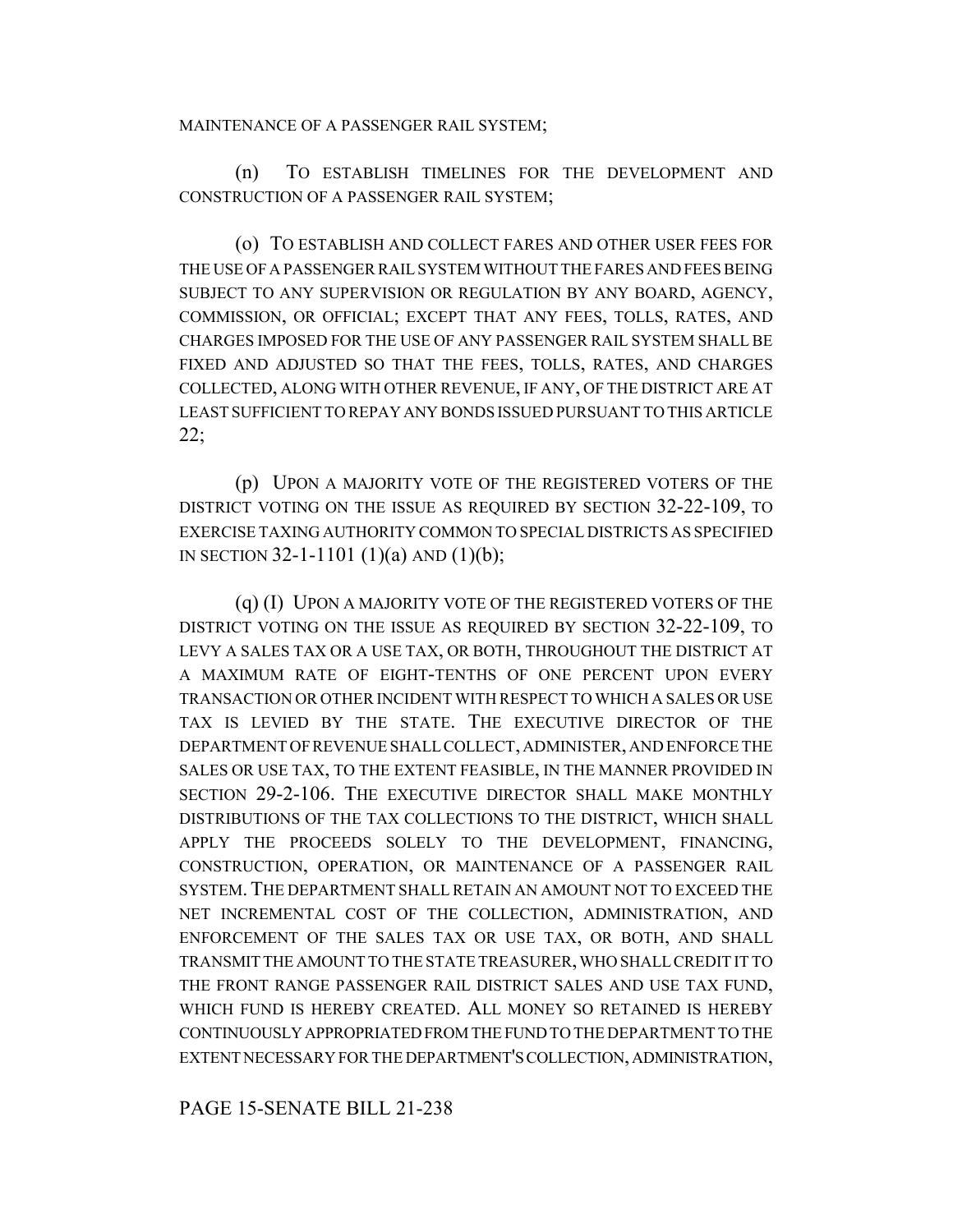AND ENFORCEMENT OF THIS SUBSECTION  $(1)(q)$ . ANY MONEY REMAINING IN THE FUND ATTRIBUTABLE TO TAXES COLLECTED IN THE PRIOR FISCAL YEAR SHALL BE TRANSMITTED TO THE DISTRICT; EXCEPT THAT, BEFORE THE TRANSMISSION TO THE DISTRICT OF SUCH MONEY, ANY MONEY APPROPRIATED FROM THE GENERAL FUND TO THE DEPARTMENT FOR THE COLLECTION, ADMINISTRATION, AND ENFORCEMENT OF THE TAX FOR THE PRIOR FISCAL YEAR SHALL BE REPAID.

(II) A SALES OR USE TAX, OR BOTH, LEVIED PURSUANT TO SUBSECTION  $(1)(q)(I)$  OF THIS SECTION SHALL NOT BE LEVIED ON THE SALE OF TANGIBLE PERSONAL PROPERTY:

(A) DELIVERED BY A RETAILER OR A RETAILER'S AGENT OR TO A COMMON CARRIER FOR DELIVERY TO A DESTINATION OUTSIDE THE DISTRICT; OR

(B) UPON WHICH SPECIFIC OWNERSHIP TAX HAS BEEN PAID OR IS PAYABLE IF THE PURCHASER RESIDES OUTSIDE THE STATE OR THE PURCHASER'S PRINCIPAL PLACE OF BUSINESS IS OUTSIDE THE STATE AND IF THE PERSONAL PROPERTY IS REGISTERED OR REQUIRED TO BE REGISTERED IN A COUNTY OF THE STATE THAT DOES NOT INCLUDE ANY AREA THAT IS PART OF THE DISTRICT OR OUTSIDE THE STATE.

(r) TO DIRECTLY PROVIDE RETAIL AND COMMERCIAL GOODS AND SERVICES AT PASSENGER RAIL STATIONS, INCLUDING BUT NOT LIMITED TO THE SALE OF PASSENGER RAIL TICKETS, TOKENS, PASSES, AND OTHER ITEMS DIRECTLY AND NECESSARILY RELATED TO THE OPERATION OF A PASSENGER RAIL SYSTEM, SUBJECT TO THE LIMITATION THAT ANY DEVELOPMENT OF ANY PORTION OF A PASSENGER RAIL STATION FOR THE PROVISION OF RETAIL OR COMMERCIAL GOODS OR SERVICES BY THE DISTRICT IS SUBJECT TO ALL APPLICABLE LOCAL ZONING ORDINANCES;

(s) TO ACCEPT GIFTS, GRANTS, AND DONATIONS, WHETHER CASH OR IN-KIND IN NATURE, FROM PRIVATE OR PUBLIC SOURCES FOR THE PURPOSES OF THIS ARTICLE 22; AND

(t) TO EXERCISE ANY OTHER LAWFUL RIGHTS AND POWERS NECESSARY OR INCIDENTAL TO OR IMPLIED FROM THE SPECIFIC POWERS GRANTED BY THIS ARTICLE 22. THE SPECIFIC POWERS SHALL NOT BE CONSIDERED AS A LIMITATION UPON ANY POWER NECESSARY AND

### PAGE 16-SENATE BILL 21-238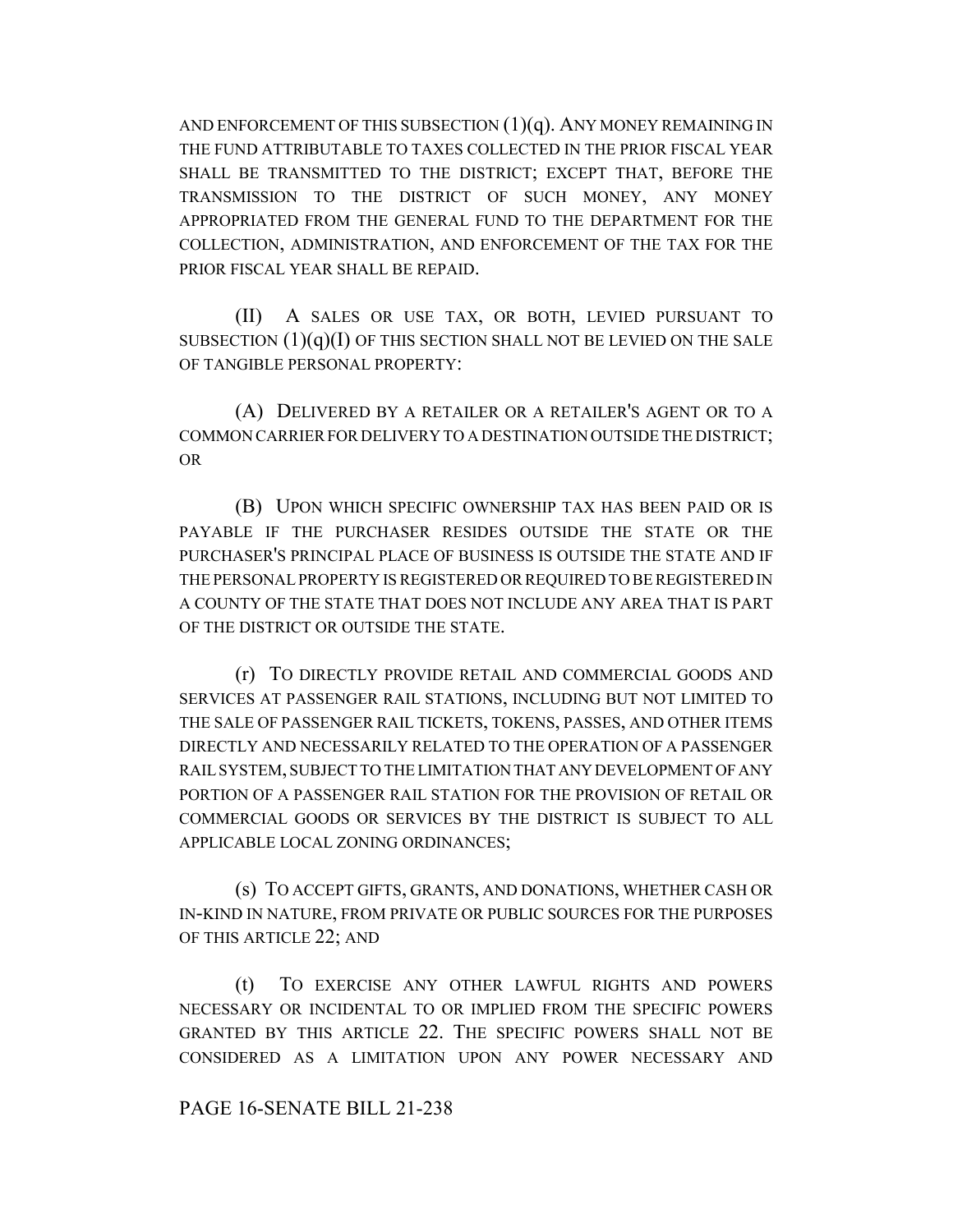#### APPROPRIATE TO CARRY OUT THE PURPOSES AND INTENT OF THIS ARTICLE 22.

(2) IF THE STATE CONTRIBUTES FUNDING FOR THE CONSTRUCTION OF A PASSENGER RAIL SYSTEM, THE CONSTRUCTION BIDDING PROVISIONS OF ARTICLE 92 OF TITLE 24 SHALL APPLY, BUT NOTHING IN THIS SUBSECTION (2) AFFECTS THE ABILITY OF THE DISTRICT, THE STATE, OR ANY OTHER ENTITY TO ENTER INTO DESIGN-BUILD CONTRACTS AS PERMITTED BY STATE LAW.

**32-22-107. Station area improvement districts.** WITH THE APPROVAL OF EACH COUNTY OR MUNICIPALITY HAVING JURISDICTION OVER THE AREA OF SUCH A DISTRICT, THE DISTRICT MAY ESTABLISH A STATION AREA IMPROVEMENT DISTRICT TO FINANCE THE CONSTRUCTION, OPERATION, OR MAINTENANCE OF A STATION FOR A PASSENGER RAIL SYSTEM. A STATION AREA IMPROVEMENT DISTRICT MAY CONSIST ONLY OF ALL OR A PORTION OF THE AREA WITHIN A TWO-MILE RADIUS OF THE STATION TO BE FUNDED BY THE STATION AREA IMPROVEMENT DISTRICT, AND THE GENERAL ASSEMBLY FINDS THAT THE AREA WITHIN A TWO-MILE RADIUS OF A PASSENGER RAIL STATION, OR ANY PORTION OF SUCH AN AREA THAT THE BOARD MAY DESIGNATE AS A STATION AREA IMPROVEMENT DISTRICT, IS AN AREA THAT WILL BE ESPECIALLY BENEFITED BY THE CONSTRUCTION, OPERATION, OR MAINTENANCE OF SUCH A STATION. THE BOARD SHALL NOT ESTABLISH A STATION AREA IMPROVEMENT DISTRICT UNLESS IT RECEIVES A PETITION SIGNED BY THE OWNERS OF PROPERTY THAT WILL BEAR A MAJORITY OF THE PROPOSED ASSESSMENTS AND BY A PETITION SIGNED BY THE LESSER OF A MAJORITY OF THE REGISTERED ELECTORATE IN THE PROPOSED STATION AREA IMPROVEMENT DISTRICT OR ONE THOUSAND REGISTERED ELECTORS IN THE PROPOSED STATION AREA IMPROVEMENT DISTRICT. THE METHOD OF CREATING A STATION AREA IMPROVEMENT DISTRICT, MAKING IMPROVEMENTS, ASSESSING THE COSTS OF IMPROVEMENTS MADE AGAINST PROPERTY, AND LEVYING A SALES TAX SHALL BE AS PROVIDED IN PART 6 OF ARTICLE 20 OF TITLE 30; EXCEPT THAT THE BOARD SHALL PERFORM THE DUTIES OF THE BOARD OF COUNTY COMMISSIONERS UNDER SAID PART 6 AND THE IMPROVEMENTS SHALL BE LIMITED TO THE CONSTRUCTION, OPERATION, OR MAINTENANCE OF A PASSENGER RAIL STATION.

**32-22-108. Bonds.** (1) THE DISTRICT MAY ISSUE BONDS FOR ANY OF ITS CORPORATE PURPOSES.THE DISTRICT SHALL ISSUE BONDS PURSUANT TO A RESOLUTION OF THE BOARD, AND BONDS SHALL BE PAYABLE SOLELY OUT OF ALL OR A SPECIFIED PORTION OF THE REVENUE OF THE DISTRICT AS DESIGNATED BY THE BOARD.

# PAGE 17-SENATE BILL 21-238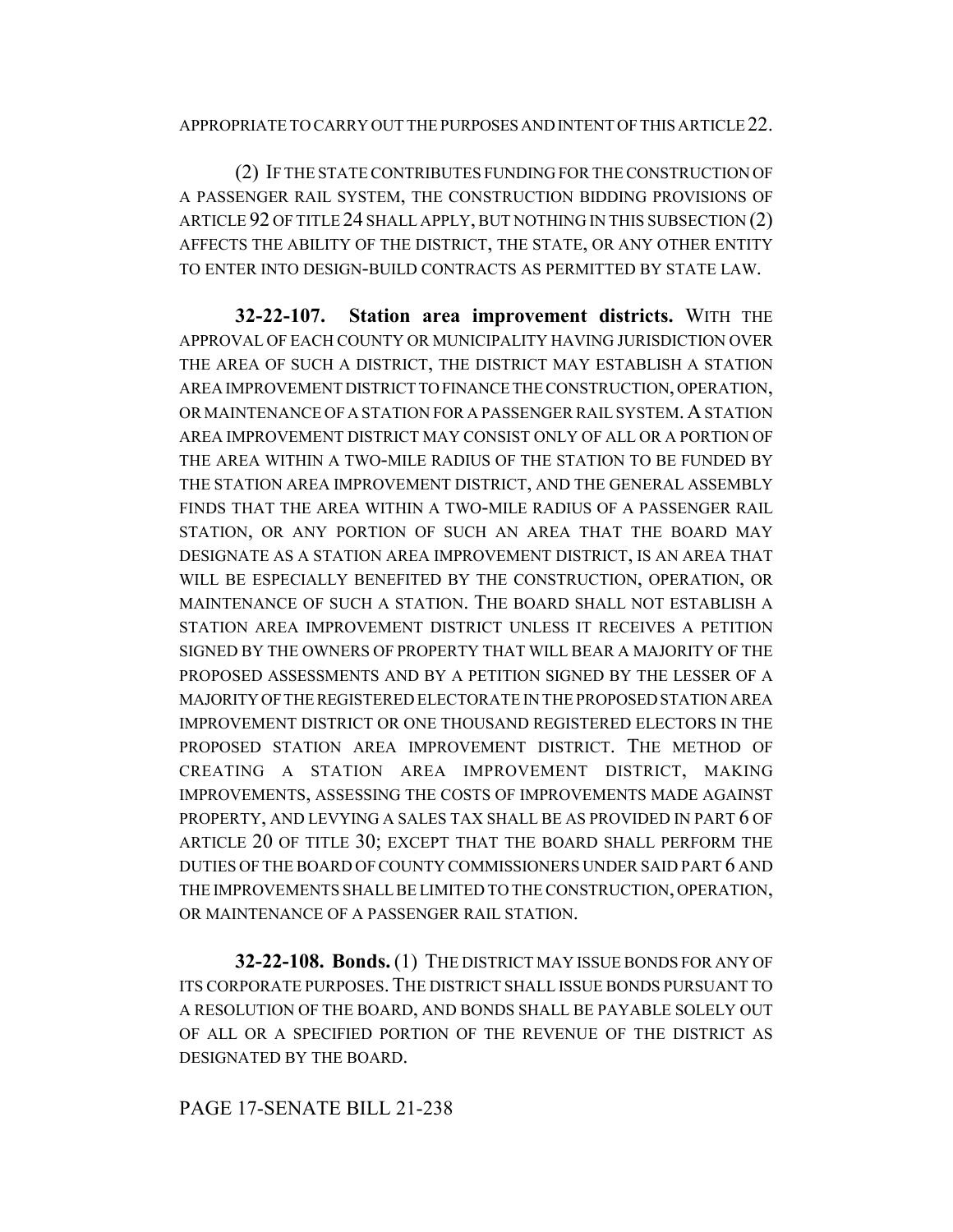(2) AS PROVIDED IN THE RESOLUTION OF THE BOARD UNDER WHICH BONDS ARE AUTHORIZED TO BE ISSUED OR AS PROVIDED IN A TRUST INDENTURE BETWEEN THE DISTRICT AND ANY COMMERCIAL BANK OR TRUST COMPANY HAVING FULL TRUST POWERS, BONDS MAY:

(a) BE EXECUTED AND DELIVERED BY THE DISTRICT AT SUCH TIMES;

(b) BE IN SUCH FORM AND DENOMINATIONS AND INCLUDE SUCH TERMS AND MATURITIES;

(c) BE SUBJECT TO OPTIONAL OR MANDATORY REDEMPTION PRIOR TO MATURITY WITH OR WITHOUT A PREMIUM;

(d) BE IN FULLY REGISTERED FORM OR BEARER FORM REGISTRABLE AS TO PRINCIPAL OR INTEREST OR BOTH;

(e) BEAR SUCH CONVERSION PRIVILEGES;

(f) BE PAYABLE IN SUCH INSTALLMENTS AND AT SUCH TIMES NOT EXCEEDING FORTY YEARS FROM THE DATE THEREOF;

(g) BE PAYABLE AT SUCH PLACE OR PLACES WHETHER WITHIN OR WITHOUT THE STATE;

(h) BEAR INTEREST AT SUCH RATE OR RATES PER ANNUM, WHICH MAY BE FIXED OR VARY ACCORDING TO INDEX, PROCEDURE, OR FORMULA OR AS DETERMINED BY THE DISTRICT OR ITS AGENTS, WITHOUT REGARD TO ANY INTEREST RATE LIMITATION APPEARING IN ANY OTHER LAW OF THE STATE;

(i) BE SUBJECT TO PURCHASE AT THE OPTION OF THE HOLDER OR THE DISTRICT AND BE EVIDENCED IN SUCH MANNER;

(j) BE EXECUTED BY THE OFFICERS OF THE DISTRICT, INCLUDING THE USE OF ONE OR MORE FACSIMILE SIGNATURES SO LONG AS AT LEAST ONE MANUAL SIGNATURE APPEARS ON THE BONDS, WHICH SIGNATURES MAY BE EITHER OF AN OFFICER OF THE DISTRICT OR OF AN AGENT AUTHENTICATING THE SAME;

(k) BE IN THE FORM OF COUPON BONDS THAT HAVE ATTACHED INTEREST COUPONS BEARING A MANUAL OR FACSIMILE SIGNATURE OF AN

### PAGE 18-SENATE BILL 21-238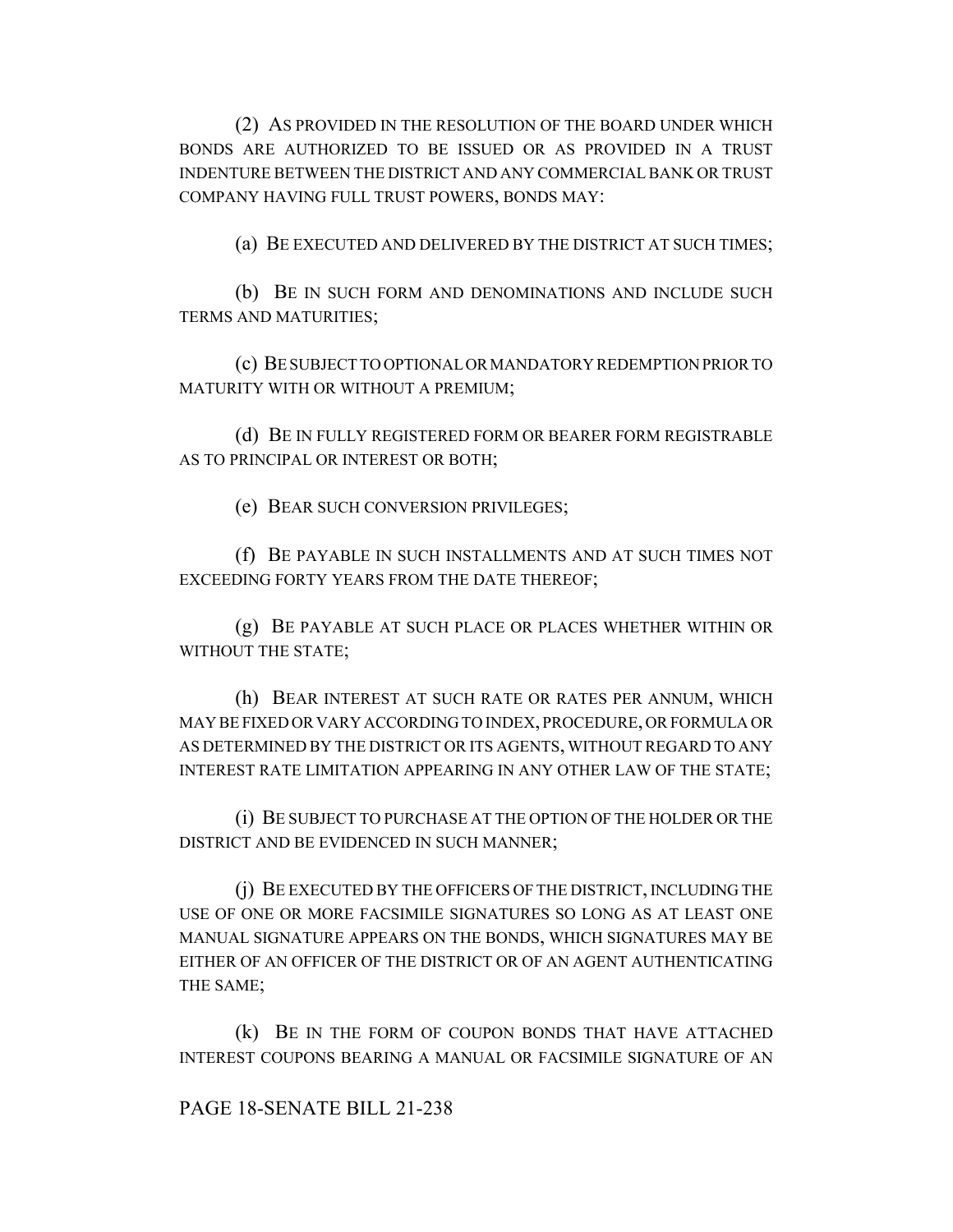(l) CONTAIN ANY OTHER NECESSARY PROVISIONS NOT INCONSISTENT WITH THIS ARTICLE 22.

(3) BONDS MAY BE SOLD AT PUBLIC OR PRIVATE SALE AT ANY PRICE OR PRICES, IN ANY MANNER, AND AT ANY TIMES AS THE BOARD MAY DETERMINE, AND THE BOARD MAY PAY ALL FEES, EXPENSES, AND COMMISSIONS THAT IT DEEMS NECESSARY OR ADVANTAGEOUS IN CONNECTION WITH THE SALE OF BONDS. THE POWER TO FIX THE DATE OF SALE OF BONDS, TO RECEIVE BIDS OR PROPOSALS, TO AWARD AND SELL BONDS, TO FIX INTEREST RATES, AND TO TAKE ALL OTHER ACTION NECESSARY TO SELL AND DELIVER BONDS MAY BE DELEGATED TO AN OFFICER OR AGENT OF THE DISTRICT. ANY OUTSTANDING BONDS MAY BE REFUNDED BY THE DISTRICT PURSUANT TO ARTICLE 56 OF TITLE 11. ALL BONDS AND ANY INTEREST COUPONS APPLICABLE TO BONDS ARE DECLARED TO BE NEGOTIABLE INSTRUMENTS.

(4) THE RESOLUTION OR TRUST INDENTURE AUTHORIZING THE ISSUANCE OF THE BONDS MAY PLEDGE ALL OR A PORTION OF THE REVENUE OF THE DISTRICT, MAY CONTAIN SUCH PROVISIONS FOR PROTECTING AND ENFORCING THE RIGHTS AND REMEDIES OF HOLDERS OF ANY OF THE BONDS AS THE DISTRICT DEEMS APPROPRIATE, MAY SET FORTH THE RIGHTS AND REMEDIES OF THE HOLDERS OF ANY OF THE BONDS, AND MAY CONTAIN PROVISIONS THAT THE DISTRICT DEEMS APPROPRIATE FOR THE SECURITY OF THE HOLDERS OF THE BONDS, INCLUDING, BUT NOT LIMITED TO, PROVISIONS FOR LETTERS OF CREDIT, INSURANCE, STANDBY CREDIT AGREEMENTS, OR OTHER FORMS OF CREDIT ENSURING TIMELY PAYMENT OF THE BONDS, INCLUDING THE REDEMPTION PRICE OR THE PURCHASE PRICE.

(5) ANY PLEDGE OF REVENUE OR PROPERTY MADE BY THE DISTRICT OR BY ANY PERSON OR GOVERNMENTAL UNIT WITH WHICH THE DISTRICT CONTRACTS IS VALID AND BINDING FROM THE TIME THE PLEDGE IS MADE. THE REVENUE OR PROPERTY SO PLEDGED IS IMMEDIATELY SUBJECT TO THE LIEN OF THE PLEDGE WITHOUT ANY PHYSICAL DELIVERY OR FURTHER ACT, AND THE LIEN OF THE PLEDGE IS VALID AND BINDING AGAINST ALL PARTIES HAVING CLAIMS OF ANY KIND IN TORT, CONTRACT, OR OTHERWISE AGAINST THE PLEDGING PARTY, IRRESPECTIVE OF WHETHER SUCH CLAIMING PARTY HAS NOTICE OF SUCH LIEN. THE INSTRUMENT BY WHICH THE PLEDGE IS CREATED NEED NOT BE RECORDED OR FILED.

### PAGE 19-SENATE BILL 21-238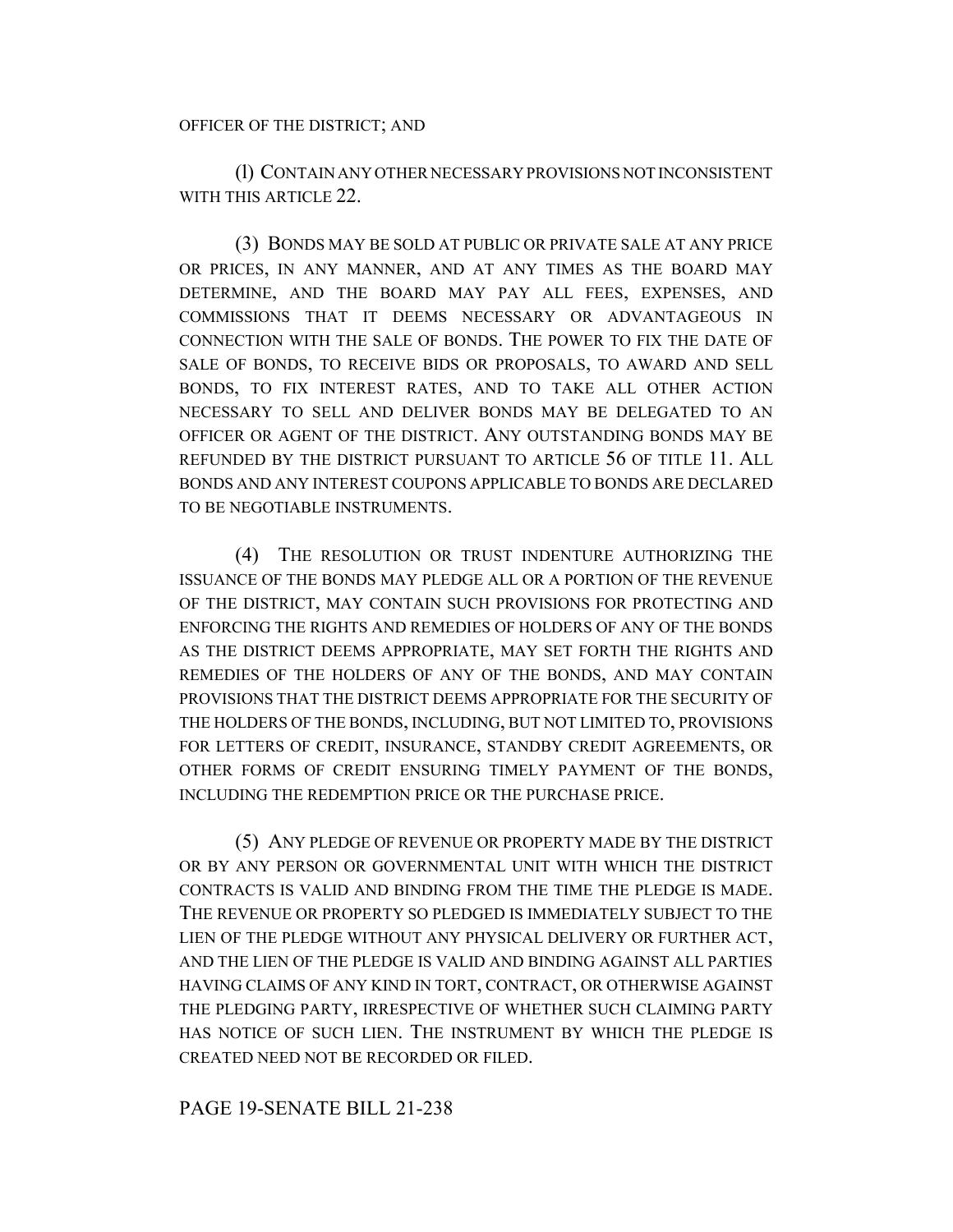(6) NEITHER THE DIRECTORS OF THE BOARD, EMPLOYEES OF THE DISTRICT, OR ANY PERSON EXECUTING THE BONDS IS LIABLE PERSONALLY FOR BONDS OR SUBJECT TO ANY PERSONAL LIABILITY OR ACCOUNTABILITY BY REASON OF THE ISSUANCE OF BONDS.

(7) THE DISTRICT MAY PURCHASE ITS BONDS OUT OF ANY AVAILABLE FUNDS AND MAY HOLD, PLEDGE, CANCEL, OR RESELL THE BONDS SUBJECT TO AND IN ACCORDANCE WITH AGREEMENTS WITH THE HOLDERS OF THE BONDS.

**32-22-109. Taxes, assessments, and multiple-fiscal year borrowing - voter approval required.** (1) NO ACTION BY THE DISTRICT TO ESTABLISH OR INCREASE ANY TAX AND NO ACTION OF THE GOVERNING BODY OF ANY STATION AREA IMPROVEMENT DISTRICT TO ESTABLISH OR INCREASE ANY TAX OR ANY SPECIAL ASSESSMENT ON REAL PROPERTY AUTHORIZED BY THIS ARTICLE 22 SHALL TAKE EFFECT UNLESS IT IS FIRST SUBMITTED, AS APPLICABLE, TO A VOTE OF THE REGISTERED ELECTORS OF THE DISTRICT OR OF THE STATION AREA IMPROVEMENT DISTRICT IN WHICH THE ASSESSMENT OR TAX IS PROPOSED TO BE COLLECTED. BEFORE SUBMITTING A QUESTION TO ESTABLISH ANY DISTRICT TAX TO THE REGISTERED ELECTORS OF THE DISTRICT, THE DISTRICT SHALL:

(a) PUBLISH A PROPOSED SERVICE DEVELOPMENT PLAN, AN OPERATING PLAN, AND A DETAILED FINANCING PLAN. THE SERVICE DEVELOPMENT PLAN MUST IDENTIFY THE ROUTE AND PHASING OF THE PASSENGER RAIL SYSTEM TO BE FUNDED BY THE TAX. THE FINANCING PLAN MUST IDENTIFY COMMITTED AND POTENTIAL FINANCIAL PARTNERS, INCLUDING BUT NOT LIMITED TO THE REGIONAL TRANSPORTATION DISTRICT, THE FEDERAL GOVERNMENT, AMTRAK, AND PRIVATE PARTNERS; AND

(b) ADOPT A RESOLUTION CERTIFYING THAT THE DISTRICT HAS MADE EVERY REASONABLE EFFORT TO SECURE FEDERAL FUNDING TO SUPPORT THE DEVELOPMENT, FINANCING, CONSTRUCTION, OPERATION, OR MAINTENANCE OF THE PASSENGER RAIL SYSTEM; AND

(c) APPROVE THE SUBMISSION OF THE QUESTION BY AN AFFIRMATIVE VOTE OF TWO-THIRDS OF ALL VOTING DIRECTORS OF THE BOARD.

(2) NO ACTION BY THE DISTRICT CREATING A MULTIPLE-FISCAL YEAR DEBT OR OTHER FINANCIAL OBLIGATION THAT IS SUBJECT TO SECTION 20 (4)(b) OF ARTICLE X OF THE STATE CONSTITUTION SHALL TAKE EFFECT

### PAGE 20-SENATE BILL 21-238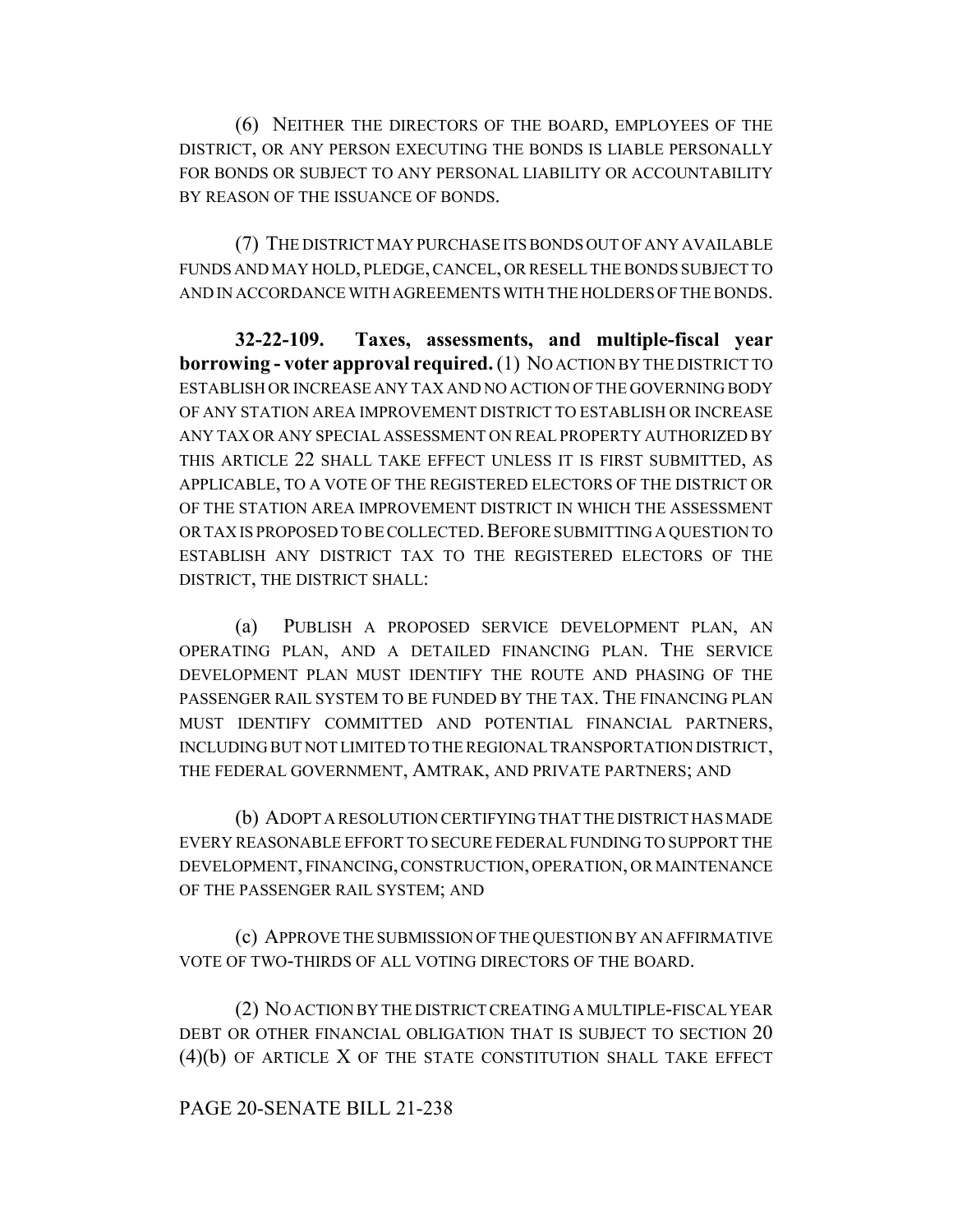UNLESS FIRST SUBMITTED TO A VOTE OF THE REGISTERED ELECTORS OF THE DISTRICT.

(3) BALLOT ISSUES PROPOSED TO THE REGISTERED ELECTORS AS REQUIRED BY SUBSECTIONS (1) AND (2) OF THIS SECTION SHALL BE SUBMITTED IN ACCORDANCE WITH THE REQUIREMENTS OF SECTION 20 OF ARTICLE X OF THE STATE CONSTITUTION. THE ACTION SHALL NOT TAKE EFFECT UNLESS A MAJORITY OF THE REGISTERED ELECTORS VOTING ON THE BALLOT ISSUE VOTE TO APPROVE THE BALLOT ISSUE. THE ELECTION SHALL BE CONDUCTED IN SUBSTANTIALLY THE SAME MANNER AS COUNTY ELECTIONS, AND THE COUNTY CLERK AND RECORDER OF EACH COUNTY IN WHICH THE ELECTION IS CONDUCTED SHALL ASSIST THE DISTRICT IN CONDUCTING THE ELECTION.THE DISTRICT SHALL PAY THE COSTS INCURRED BY EACH COUNTY IN CONDUCTING SUCH AN ELECTION. NO PUBLIC MONEY OF THE DISTRICT MAY BE USED TO URGE OR OPPOSE PASSAGE OF A BALLOT ISSUE SUBMITTED FOR VOTER APPROVAL AS REQUIRED UNDER THIS SECTION.

**32-22-110. District - successor to southwest chief and front range passenger rail commission - additional authority to succeed prior entity - assumption of rights, obligations, and liabilities.** (1) THE DISTRICT IS THE SUCCESSOR TO THE CONTRACTUAL RIGHTS AND OBLIGATIONS OF THE SOUTHWEST CHIEF AND FRONT RANGE PASSENGER RAIL COMMISSION AS THE COMMISSION EXISTED BEFORE ITS AUTHORIZING STATUTES WERE REPEALED AND THE COMMISSION WAS TERMINATED BY SENATE BILL 21-238, ENACTED IN 2021, AND, TO THE EXTENT PERMITTED BY FEDERAL LAW, ALSO IS THE SUCCESSOR TO THE COMMISSION FOR THE PURPOSE OF PURSUING PENDING COMMISSION APPLICATIONS FOR AND RECEIVING FEDERAL GRANTS.

(2) THE DISTRICT MAY CONTRACT WITH ANY EXISTING NONPROFIT CORPORATION, AGENCY, OR OTHER ENTITY ORGANIZED TO EVALUATE THE FEASIBILITY OF, ADVOCATE FOR, PROMOTE, DEVELOP, FINANCE, CONSTRUCT, OPERATE, OR MAINTAIN A PASSENGER RAIL SYSTEM TO BE THE SUCCESSOR TO THE CORPORATION, AGENCY, OR OTHER ENTITY. UPON EXECUTION OF SUCH A CONTRACT, THE DISTRICT SHALL ASSUME ALL CONTRACTUAL RIGHTS, PRIVILEGES, OBLIGATIONS, AND LIABILITIES OF THE CORPORATION, AGENCY, OR OTHER ENTITY UNDER ITS EXISTING CONTRACTS; EXCEPT THAT THE DISTRICT MAY NOT ASSUME ANY MULTIPLE-FISCAL YEAR DIRECT OR INDIRECT DISTRICT DEBT OR OTHER FINANCIAL OBLIGATION WHATSOEVER FOR WHICH VOTER APPROVAL IN ADVANCE IS REQUIRED UNDER SECTION 20

#### PAGE 21-SENATE BILL 21-238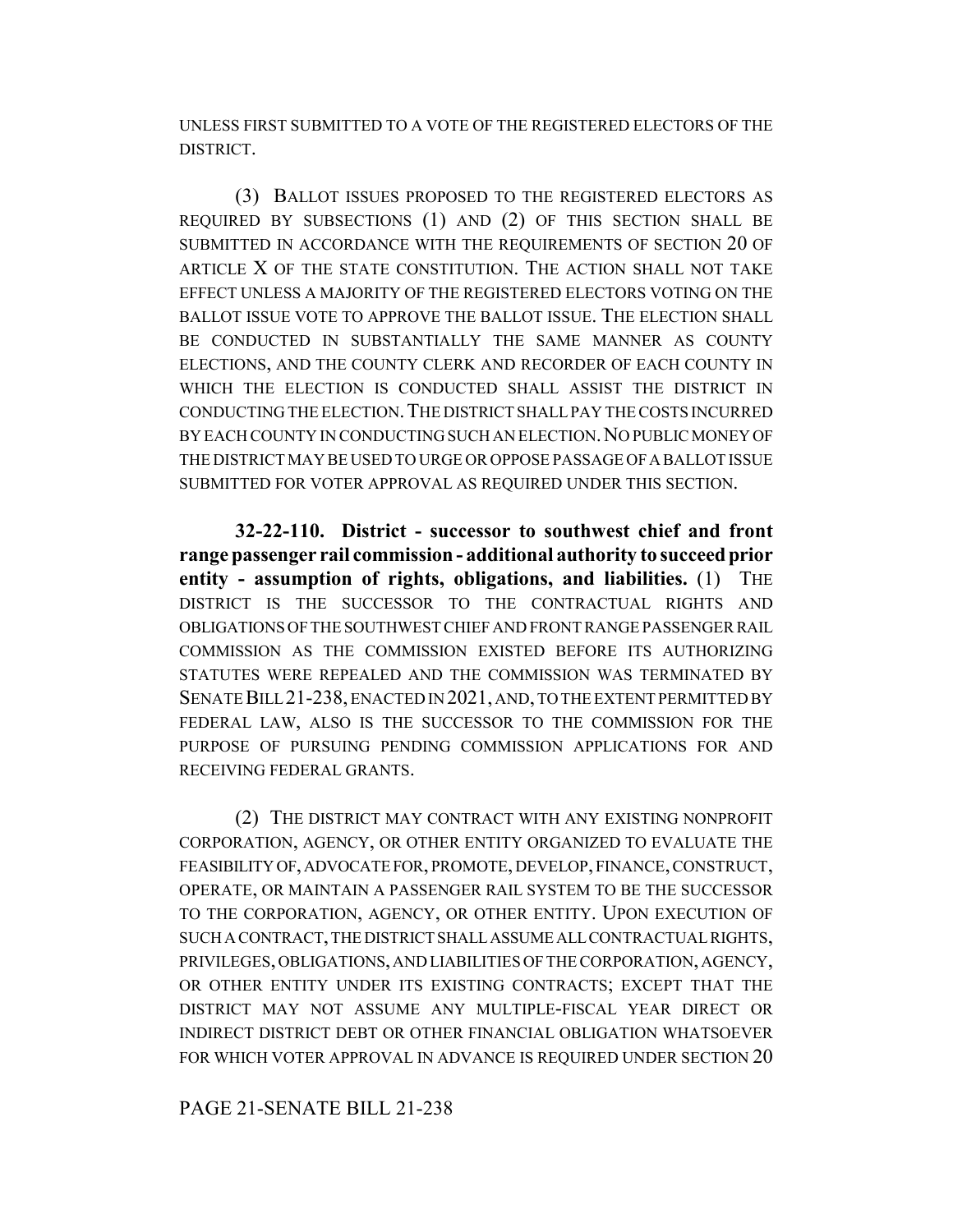(4)(b) OF ARTICLE X OF THE STATE CONSTITUTION UNLESS THE CORPORATION, AGENCY, OR OTHER ENTITY THAT ORIGINALLY INCURRED THE DEBT OR FINANCIAL OBLIGATION OBTAINED VOTER APPROVAL BEFORE DOING SO OR THE DISTRICT OBTAINS VOTER APPROVAL IN ADVANCE TO ASSUME THE DEBT OR FINANCIAL OBLIGATION. THE ASSUMPTION OF OBLIGATIONS AND LIABILITIES BY THE DISTRICT PURSUANT TO THIS SECTION DOES NOT CREATE ANY NEW DEBT OR OBLIGATION FOR PURPOSES OF THE STATE CONSTITUTION OR THE LAWS OF THE STATE.

**32-22-111. Agreement of the state not to limit or alter rights of obligees.** THE STATE HEREBY PLEDGES AND AGREES WITH THE HOLDERS OF ANY BONDS ISSUED UNDER THIS ARTICLE 22 AND WITH ANY PARTIES WHO ENTER INTO CONTRACTS WITH THE DISTRICT PURSUANT TO THIS ARTICLE 22 THAT THE STATE WILL NOT IMPAIR THE RIGHTS VESTED IN THE DISTRICT OR THE RIGHTS OR OBLIGATIONS OF ANY PERSON WITH WHICH THE DISTRICT CONTRACTS TO FULFILL THE TERMS OF ANY AGREEMENTS MADE PURSUANT TO THIS ARTICLE 22. THE STATE FURTHER AGREES THAT IT WILL NOT IMPAIR THE RIGHTS OR REMEDIES OF THE HOLDERS OF ANY BONDS OF THE DISTRICT UNTIL THE BONDS HAVE BEEN PAID OR UNTIL ADEQUATE PROVISION FOR PAYMENT HAS BEEN MADE. THE DISTRICT MAY INCLUDE THIS PROVISION AND UNDERTAKING FOR THE STATE IN SUCH BONDS.

**32-22-112. Investments.** THE DISTRICT MAY INVEST OR DEPOSIT ANY MONEY OF THE DISTRICT IN THE MANNER PROVIDED BY PART 6 OF ARTICLE 75 OF TITLE 24. IN ADDITION, THE DISTRICT MAY DIRECT A CORPORATE TRUSTEE THAT HOLDS DISTRICT MONEY TO INVEST OR DEPOSIT THE MONEY IN INVESTMENTS OR DEPOSITS OTHER THAN THOSE SPECIFIED BY SAID PART 6 IF THE BOARD DETERMINES, BY RESOLUTION, THAT THE INVESTMENT OR DEPOSIT MEETS THE STANDARD ESTABLISHED IN SECTION 15-1-304, THE INCOME IS AT LEAST COMPARABLE TO INCOME AVAILABLE ON INVESTMENTS OR DEPOSITS SPECIFIED BY SAID PART 6, AND THE INVESTMENT WILL ASSIST THE DISTRICT IN THE FINANCING, CONSTRUCTION, OPERATION, OR MAINTENANCE OF A PASSENGER RAIL SYSTEM.

**32-22-113. Bonds eligible for investment.** ALL BANKS, TRUST COMPANIES, SAVINGS AND LOAN ASSOCIATIONS, INSURANCE COMPANIES, EXECUTORS, ADMINISTRATORS, GUARDIANS, TRUSTEES, AND OTHER FIDUCIARIES MAY LEGALLY INVEST ANY MONEY WITHIN THEIR CONTROL IN ANY BONDS ISSUED PURSUANT TO THIS ARTICLE 22. PUBLIC ENTITIES, AS DEFINED IN SECTION 24-75-601 (1), MAY INVEST PUBLIC MONEY IN THE

PAGE 22-SENATE BILL 21-238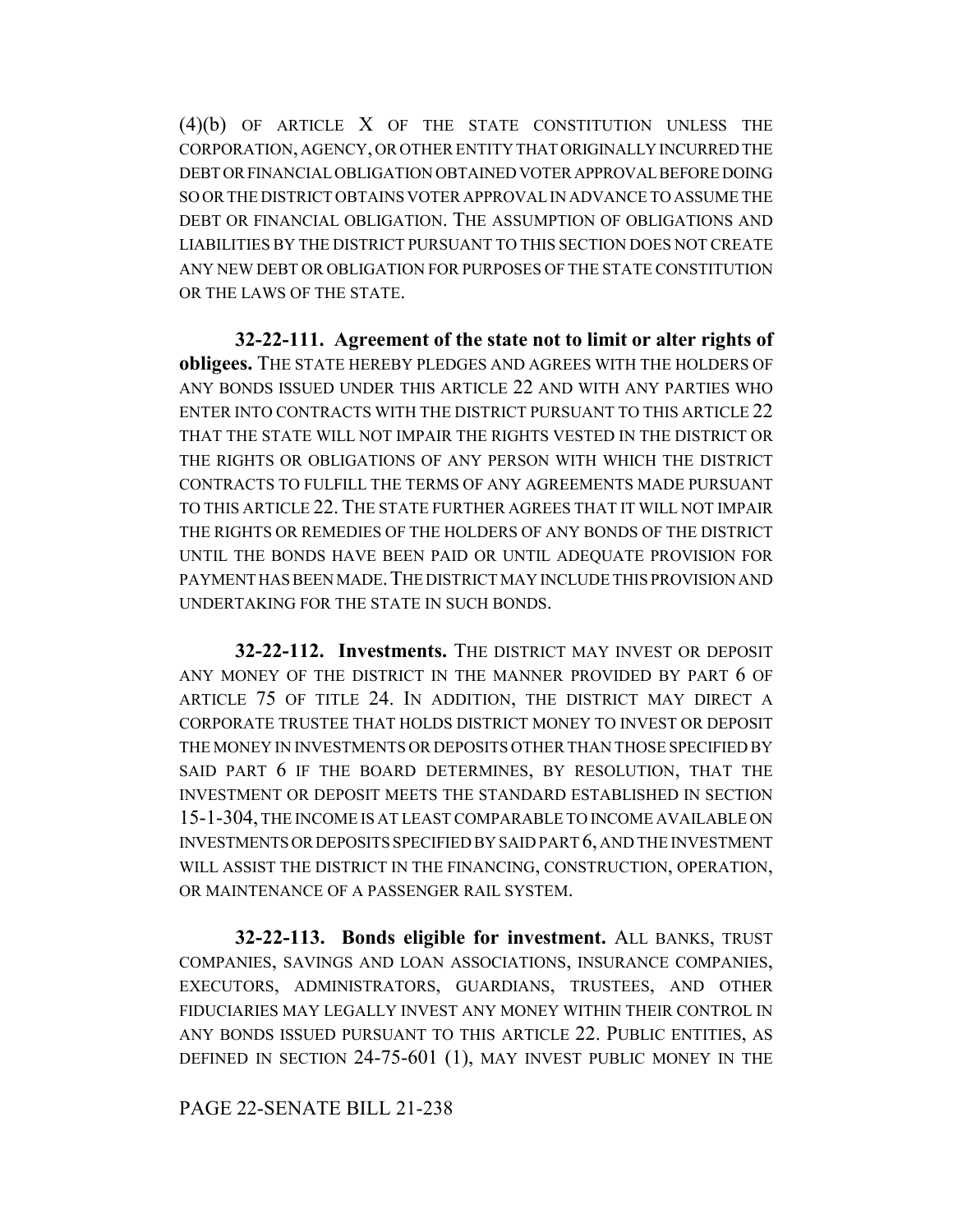BONDS ONLY IF THE BONDS SATISFY THE INVESTMENT REQUIREMENTS ESTABLISHED IN PART 6 OF ARTICLE 75 OF TITLE 24.

**32-22-114. Exemption from taxation - securities laws.** THE INCOME OR OTHER REVENUE OF THE DISTRICT, ALL PROPERTIES AT ANY TIME OWNED BY THE DISTRICT, ANY BONDS ISSUED BY THE DISTRICT, AND THE TRANSFER OF AND THE INCOME FROM ANY BONDS ISSUED BY THE DISTRICT ARE EXEMPT FROM ALL TAXATION AND ASSESSMENTS IN THE STATE. IN THE RESOLUTION OR INDENTURE AUTHORIZING THE BONDS, THE DISTRICT MAY WAIVE THE EXEMPTION FROM FEDERAL INCOME TAXATION FOR INTEREST ON THE BONDS.

**32-22-115. No action maintainable.** AN ACTION OR PROCEEDING AT LAW OR IN EQUITY TO REVIEW ANY ACTS OR PROCEEDINGS OR TO QUESTION THE VALIDITY OR ENJOIN THE PERFORMANCE OF ANY ACT OR PROCEEDINGS OR THE ISSUANCE OF ANY BONDS OR FOR ANY OTHER RELIEF AGAINST OR FROM ANY ACTS OR PROCEEDINGS DONE UNDER THIS ARTICLE 22, WHETHER BASED UPON IRREGULARITIES OR JURISDICTIONAL DEFECTS, SHALL NOT BE MAINTAINED UNLESS COMMENCED WITHIN THIRTY DAYS AFTER THE PERFORMANCE OF THE ACT OR PROCEEDINGS OR THE EFFECTIVE DATE THEREOF, WHICHEVER OCCURS FIRST, AND IS THEREAFTER PERPETUALLY BARRED.

**32-22-116. Judicial examination of powers, acts, proceedings, or contracts of the district.** IN ITS DISCRETION, THE BOARD MAY FILE A PETITION AT ANY TIME IN THE DISTRICT COURT IN AND FOR ANY COUNTY IN WHICH THE DISTRICT IS LOCATED WHOLLY OR IN PART SEEKING A JUDICIAL EXAMINATION AND DETERMINATION OF ANY POWER CONFERRED TO THE DISTRICT, ANY REVENUE-RAISING POWER EXERCISED OR THAT MAY BE EXERCISED BY THE DISTRICT, OR ANY ACT, PROCEEDING, OR CONTRACT OF THE DISTRICT, WHETHER OR NOT THE CONTRACT HAS BEEN EXECUTED. THE JUDICIAL EXAMINATION AND DETERMINATION SHALL BE CONDUCTED IN SUBSTANTIALLY THE MANNER SET FORTH IN SECTION 32-4-540; EXCEPT THAT THE NOTICE REQUIRED SHALL BE PUBLISHED ONCE A WEEK FOR THREE CONSECUTIVE WEEKS AND THE HEARING SHALL BE HELD NOT LESS THAN THIRTY DAYS NOR MORE THAN FORTY DAYS AFTER THE FILING OF THE PETITION.

**32-22-117. Reporting - auditing.** (1) NO LATER THAN JANUARY 31, 2024, AND NO LATER THAN EACH JANUARY 31 THEREAFTER, THE DISTRICT

### PAGE 23-SENATE BILL 21-238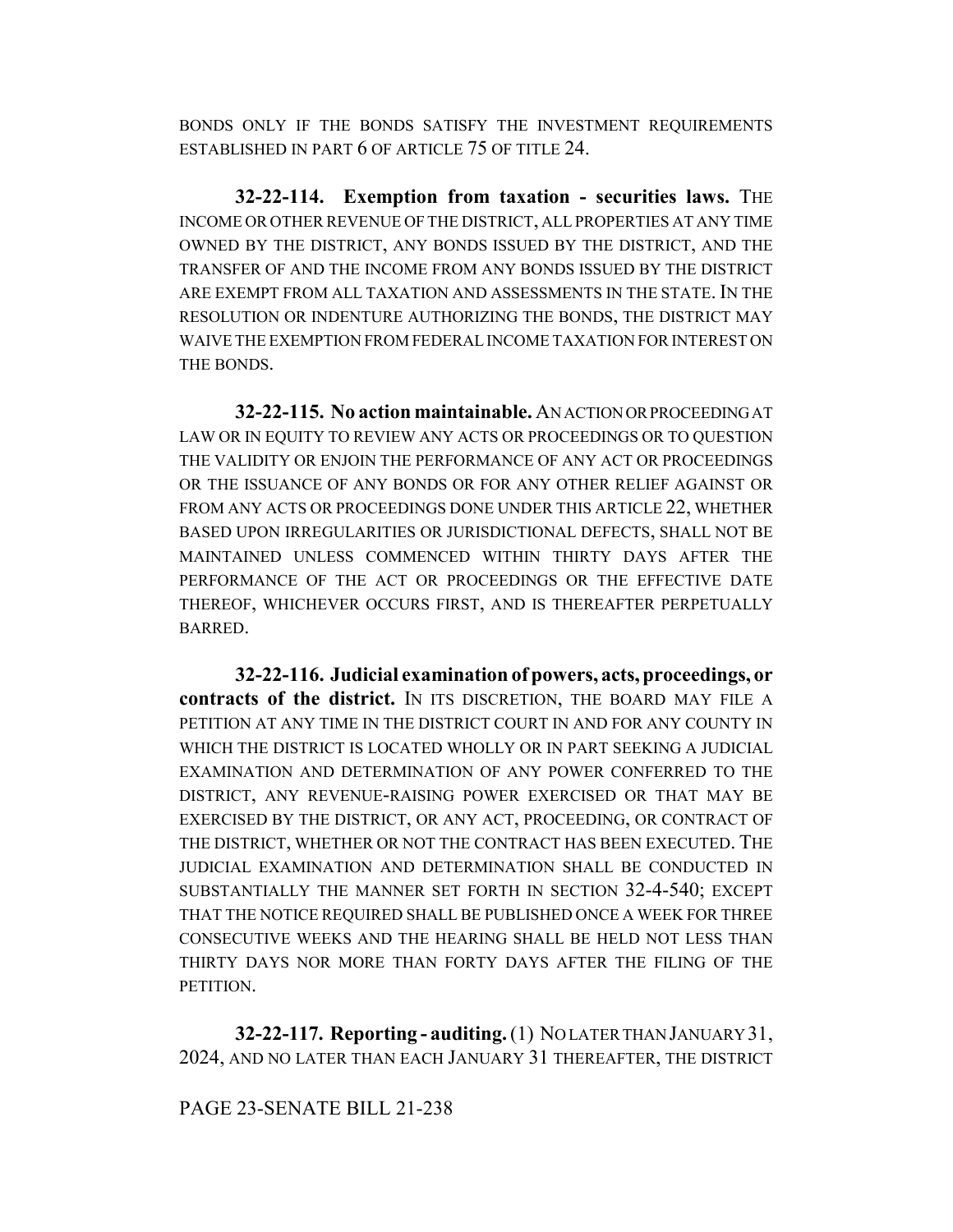SHALL PUBLISH AND PRESENT AT A JOINT MEETING OF THE TRANSPORTATION AND LOCAL GOVERNMENT COMMITTEE OF THE HOUSE OF REPRESENTATIVES AND THE TRANSPORTATION AND ENERGY COMMITTEE OF THE SENATE, OR THEIR SUCCESSOR COMMITTEES, A COMPREHENSIVE ANNUAL REPORT OF ITS ACTIVITIES FOR THE PRIOR DISTRICT FISCAL YEAR.THE DISTRICT SHALL ALSO PRESENT THE REPORT TO EACH METROPOLITAN PLANNING ORGANIZATION AND RURAL TRANSPORTATION PLANNING ORGANIZATION THAT APPOINTS MEMBERS TO THE BOARD PURSUANT TO SECTION 32-22-104 (1)(b)(I).

(2) IF THE VOTERS OF THE DISTRICT APPROVE AND THE DISTRICT LEVIES A TAX THROUGHOUT THE DISTRICT AS AUTHORIZED BY THIS ARTICLE 22, THE STATE AUDITOR SHALL CONDUCT A COMPREHENSIVE FINANCIAL AUDIT OF THE DISTRICT ONCE EVERY TWO YEARS. THE DISTRICT SHALL PAY THE STATE AUDITOR FOR THE COSTS OF EACH AUDIT.

**SECTION 2.** In Colorado Revised Statutes, 24-1-128.7, **repeal** (8) as follows:

**24-1-128.7. Department of transportation - creation.** (8) (a) The southwest chief and front range passenger rail commission created in section  $43-4-1001(2)(a)$  shall exercise its powers and perform its duties and functions as if the same were transferred by a **type 1** transfer, as defined in section 24-1-105, to the department of transportation.

(b) The southwest chief rail line economic development, rural tourism, and infrastructure repair and maintenance commission created in section 43-4-1001 (4) prior to the repeal and reenactment of said section by Senate Bill 17-153, enacted in 2017, and its powers, duties, and functions are transferred by a **type 3** transfer, as defined in section 24-1-105, to the southwest chief and front range passenger rail commission created in section  $43-4-1001$   $(2)(a)$  and the southwest chief rail line economic development, rural tourism, and infrastructure repair and maintenance commission is abolished.

**SECTION 3.** In Colorado Revised Statutes, 38-1-202, **amend**  $(1)(f)(XXXIX)$  and  $(1)(f)(XL)$ ; and **add**  $(1)(f)(XLI)$  as follows:

**38-1-202. Governmental entities, corporations, and persons authorized to use eminent domain.** (1) The following governmental entities, types of governmental entities, and public corporations, in

#### PAGE 24-SENATE BILL 21-238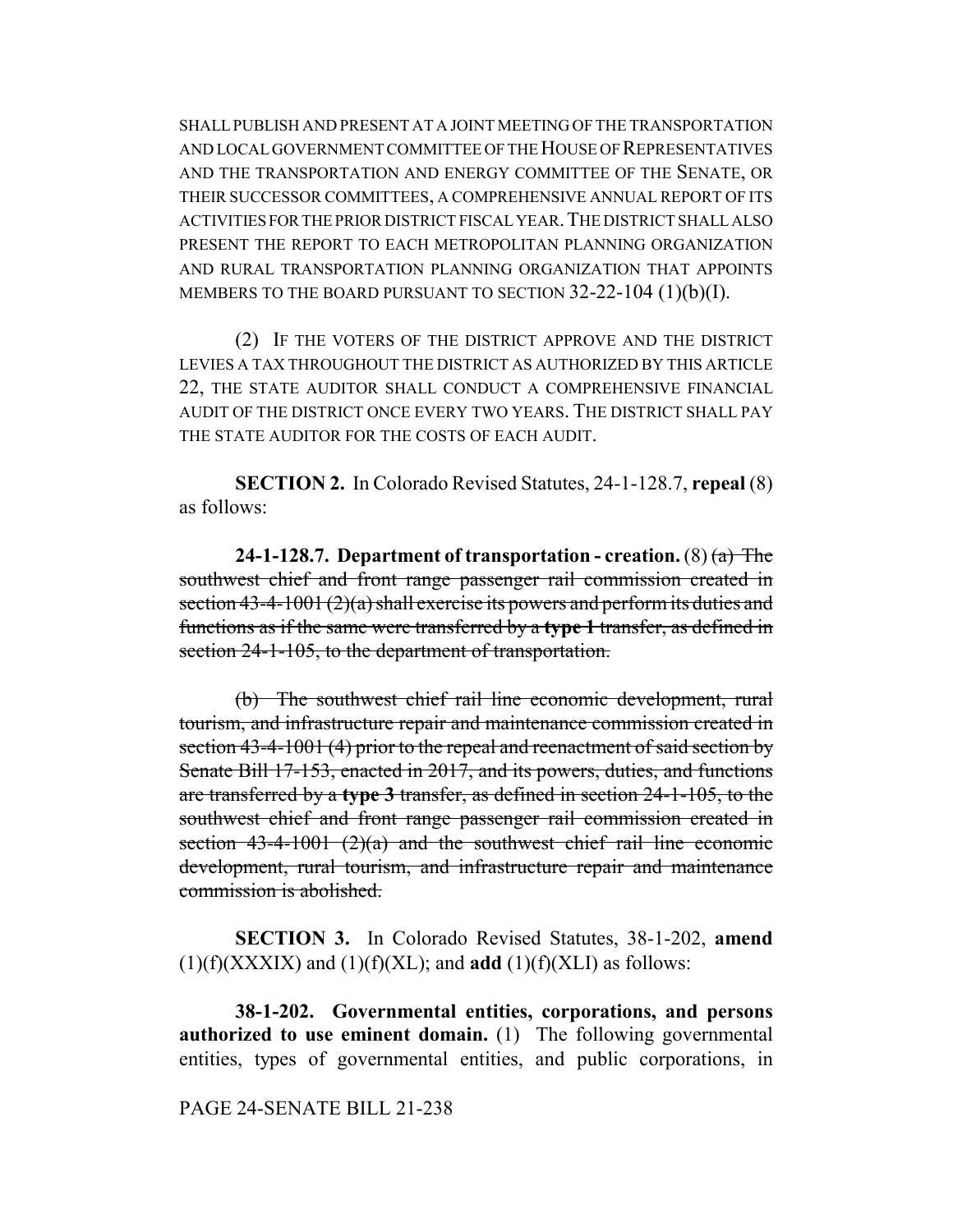accordance with all procedural and other requirements specified in this article 1 and articles 2 to 7 of this title 38 and to the extent and within any time frame specified in the applicable authorizing statute, may exercise the power of eminent domain:

(f) The following types of single purpose districts, special districts, authorities, boards, commissions, and other governmental entities that serve limited governmental purposes or that may exercise eminent domain for limited purposes on behalf of a county, city and county, city, or town:

(XXXIX) A regional transportation authority created pursuant to section 43-4-603, C.R.S., as authorized in section 43-4-604 (1)(a)(IV); C.R.S.; and

(XL) The Colorado aeronautical board created in section 43-10-104,  $C.R.S.,$  as authorized in section 43-10-106;  $(1), C.R.S.$  AND

(XLI) THE FRONT RANGE PASSENGER RAIL DISTRICT CREATED IN SECTION 32-22-103 (1), AS AUTHORIZED IN SECTION 32-22-106 (1)(k).

**SECTION 4.** In Colorado Revised Statutes, **add** 43-4-1004 as follows:

**43-4-1004. Repeal of part - transfer of fund balance to front range passenger rail district.** (1) ON JULY 1, 2022, THE STATE TREASURER SHALL TRANSFER ANY UNENCUMBERED BALANCE OF THE FUND TO THE FRONT RANGE PASSENGER RAIL DISTRICT AS INSTRUCTED BY THE BOARD OF DIRECTORS OF THE DISTRICT, OR A DESIGNEE OF THE BOARD PURSUANT TO SECTION 32-22-104 (2)(a).

(2) THIS PART 10 IS REPEALED, EFFECTIVE JULY 1, 2022.

**SECTION 5. Amend** section 58 (2) of Senate Bill 21-260 as follows:

Section 58. **Effective date.** (2) Section 55 of this act and section 43-1-1103 (2)(a)(IV)(B) 43-4-1103 (2)(a)(IV)(B), Colorado Revised Statutes, as enacted in section 51 of this act, take effect only if Senate Bill 21-238 becomes law, in which case section 55 of this act and section  $43-1-1103 (2)(a)(IV)(B)$  43-4-1103 (2)(a)(IV)(B) take effect either upon the

PAGE 25-SENATE BILL 21-238